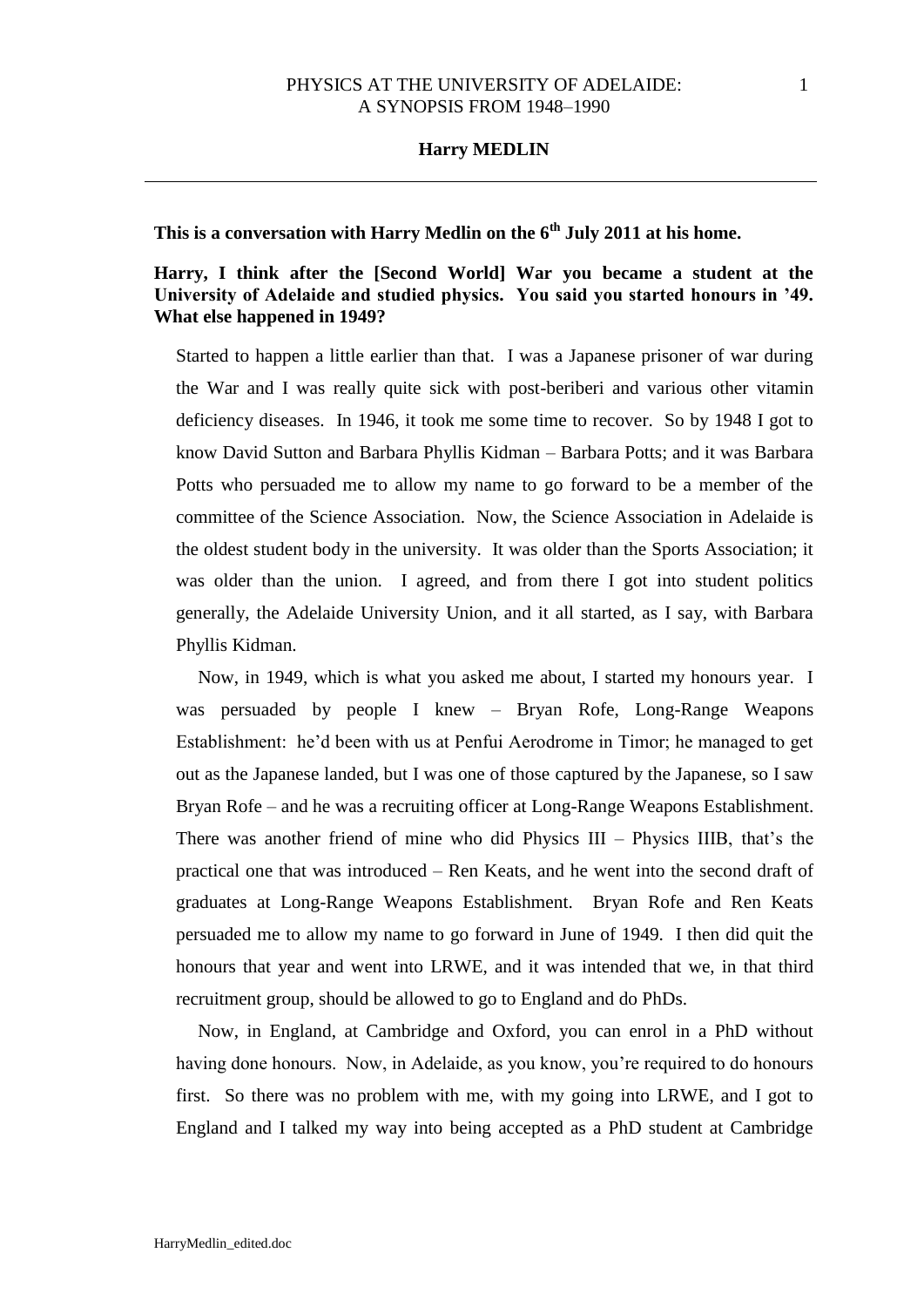University. And I became a member of Gonville & Caius College, I was a postgraduate member, and in those days the colleges were run for the benefit of undergraduates and postgraduate work in Cambridge was just starting to emerge. I became the President – see, I say I'd started to be involved in student politics. I became the President of the Cambridge Australia Club. My principal duty was to organise the Oxford-Cambridge Australian Rules Football Match. (laughs) Ren Potts was in Oxford and he played for Oxford. It was a shambles of a game, I tell you, and the English people who were there couldn't believe that they were seeing this. So that was a part of my duty.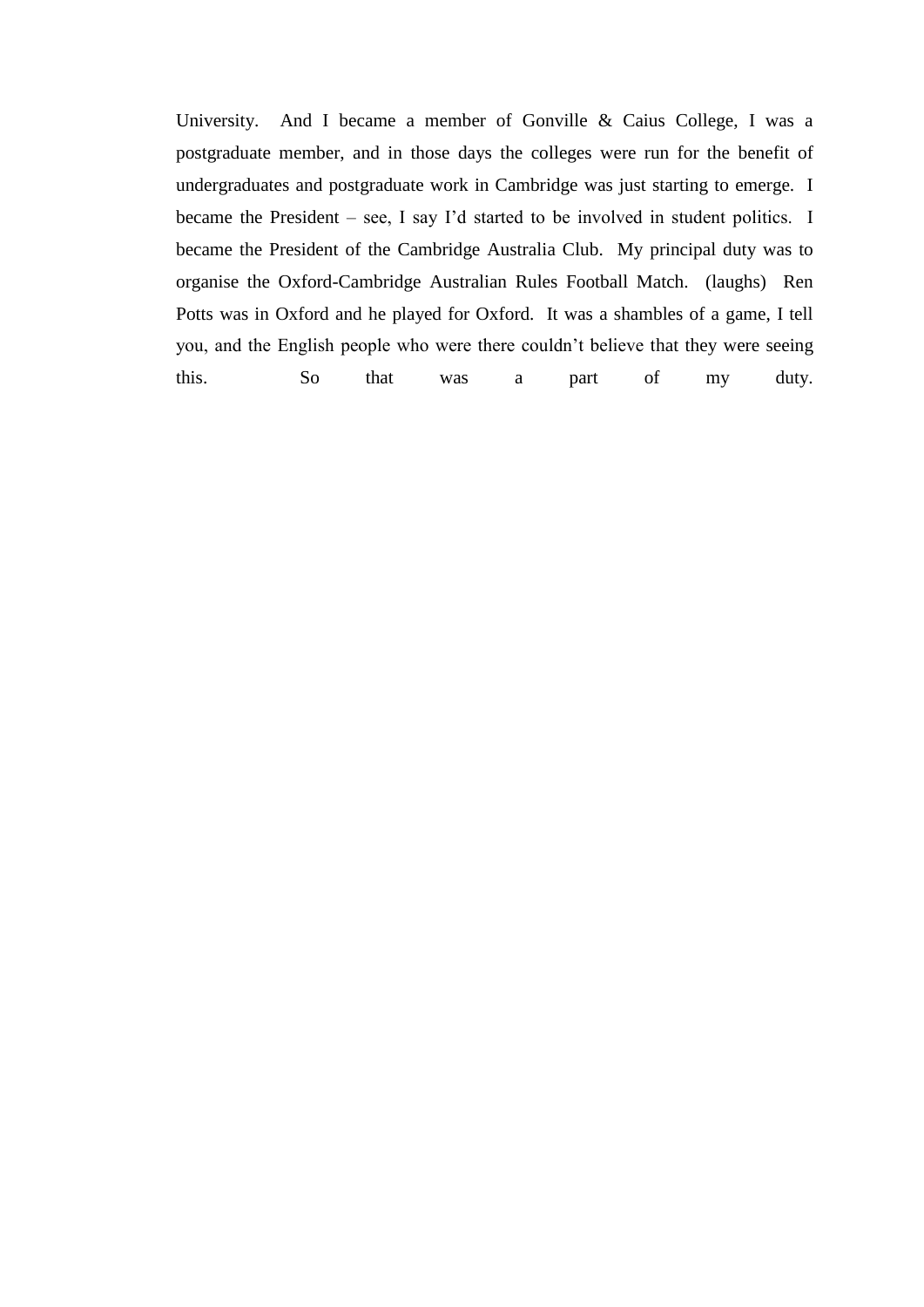## **Had you known Ren Potts before that, or did you meet him [there]?**

Ren Potts?

## **Ren.**

I knew him before, because when I came back from the War I had studied as a prisoner – and just in that thing there there's a book I made while a prisoner of war, about 40 pages. I was lucky enough to meet a Felix van Wijk. He was a Dutch scientist, and he was a prisoner of war. I became his student in the prison camp. We worked in the dust. I sneaked back into my room and I made up that book.

#### **This one?**

Yes, that's it. You have a look at it. I made up that book. Now, you weren't allowed to make notes as a prisoner and I had to hide those things. I hid them in these two books, which I found as a prisoner in Jakarta. And I showed them to the Japanese and I got them to frank it, frank both books; and I don't know what that means, but when I went from one camp to another I showed them that. Now, I hid –

### **Hid those in there.**

– I hid all those in this book, *Tables of functions*, and this was marvellous: this is Sir James Jeans's text, which you might know, also franked, on electricity and magnetism. Now, it's all in coordinates, and  $---$ .

We talk about Ren Potts. I then got to know Ren Potts because I went into thirdyear mathematics because of that start, but I wasn't fit enough to keep up with it and Ren Potts was in the third-year Mathematics class in 1948. I got to know him. Then he became a lecturer, and he then lectured us before he went off to Oxford as the Adelaide Rhodes Scholar in 1949. I did Applied Maths II in 1949. In the first two terms before he went to Oxford in September, he took us through the whole of Applied Maths II, and he did it with vectors and tensors. Now, I'd never worked with tensors before, and the professor of mathematics, who was sick, when he came back he tried to take us through the same course and he didn't know about tensors. Now, I got very skilled with tensors, and that was Ren Potts. He learnt to be a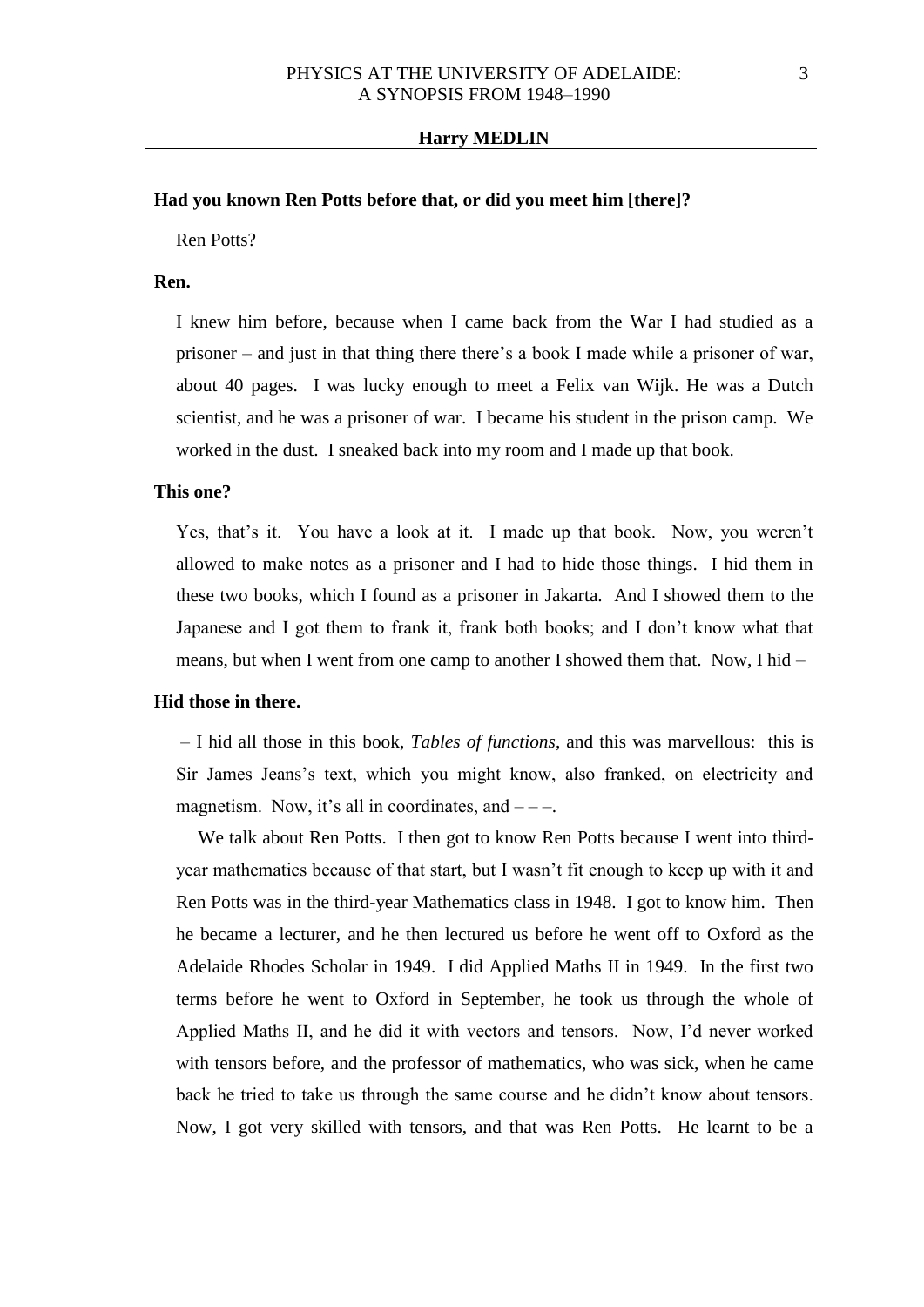lecturer from [Peter] Schwerdtfeger – you know, the German who was out here and was an incredible lecturer. Ren learnt from [Peter]; I learnt from Ren.

[Harry probaly means Hans Schwerdtfeger. Peter is his son who became an academic at Flinders]

#### **These notes, Harry, did you make those from that book? What was the source?**

Well, more than the book. I made those notes from what Felix van Wijk was teaching me out in the sand. We worked in the sand, I came back to my room and wrote that up. And I say again you had to hide that stuff.

### **Yes. Anyhow, back to Cambridge, how did that develop?**

Well, I was not particularly liked by the Australian High Commission because I was, I don't know, considered to be a fairly left-wing fellow. I was a member of the Australian Labor Party. I'd been a member of the Socialist Club at the university, I was a member of the executive. The executive of the Socialist Club was made up of seven people: three of us were non-communists; there were three communists; the chair was a non-communist but was married to a communist. So you need to remember that these were the days of the McCarthyite attitudes, which crept into Australia through Robert Gordon Menzies. So anybody – and I think it was – which year was it? I think it was 1952, about then, that when Menzies was Prime Minister they ran a plebiscite to ban the Communist Party, and the plebiscite failed. I was one of those – my wife and I and brother were those who were helping Don Dunstan. In fact, we had then bumped Dunstan into parliament in 1952. But I had political problems because of my misconceived Labor Party membership and attitudes. As I say, if you were an aggressive member of the Labor Party, you were almost necessarily a communist. Well, I was not a communist, never have been.

#### **So that impacted on your future at Cambridge?**

Yes. I came back to Australia and recommenced honours and was paid by the Department of Foreign Affairs, whatever it was called – no; Department of Science, I think – paid during my honours year. I was also made a demonstrator in the Physics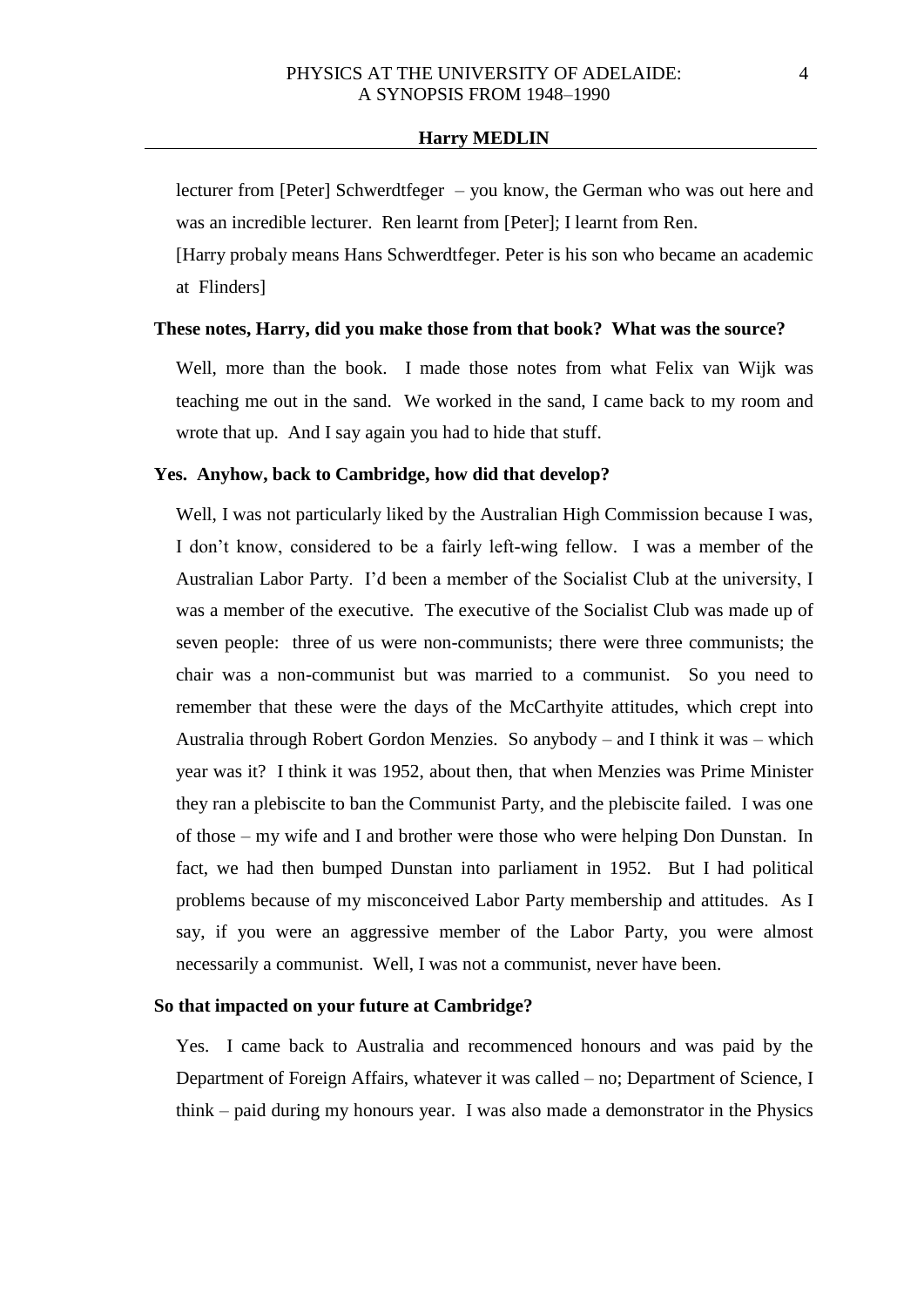Department. But I took no remuneration because, as I say, my salary was still being paid by the Department of Supply. And I completed honours then in 1950.

# **1950.**

1950, yes.

## **First-class honours.**

I got first-class honours, yes. And after I became lecturer I found out that I was second. The one who topped the honours was Alan Weiss.

## **Ah.**

He was a bright fellow.

## **Yes. What became of him?**

I really don't know. Some of the photographs of the Physics Department that I have here to hand over to you, one of them shows Alan Weiss. Yes.

#### **So that was 1950. Then in '51 you were appointed as a lecturer.**

Yes. Well, in 1950 I met Stan Tomlin and I was very impressed by Stan Tomlin and I think I'm immodest enough to say he was impressed with me, and he wanted to set up a new department or a research group in biophysics. Stan did Honours Physics in Kings College, London, during the War; I think he did his honours degree and topped the Honours Physics for many years. I think he did his honours degree in – well, during the War. He won a prize. He invented something to do with radar detection. I'm not too sure what it was, but he won a prize. He came out here because they had a daughter who was handicapped and they shifted to a more appropriate climate. Unfortunately, the girl, when she hit puberty, died. The son, John, is still with us; he works in the United States – John Tomlin. He did a PhD subsequently with Ren Potts. But that was where I first met Stan Tomlin, and it was he who revolutionised the teaching of physics, because with Sir Kerr Grant, Roy Burdon and Mr Fuller there was no sophisticated – there was no quantum mechanics; there was no relativity. And I've had lecturers giving lectures to me on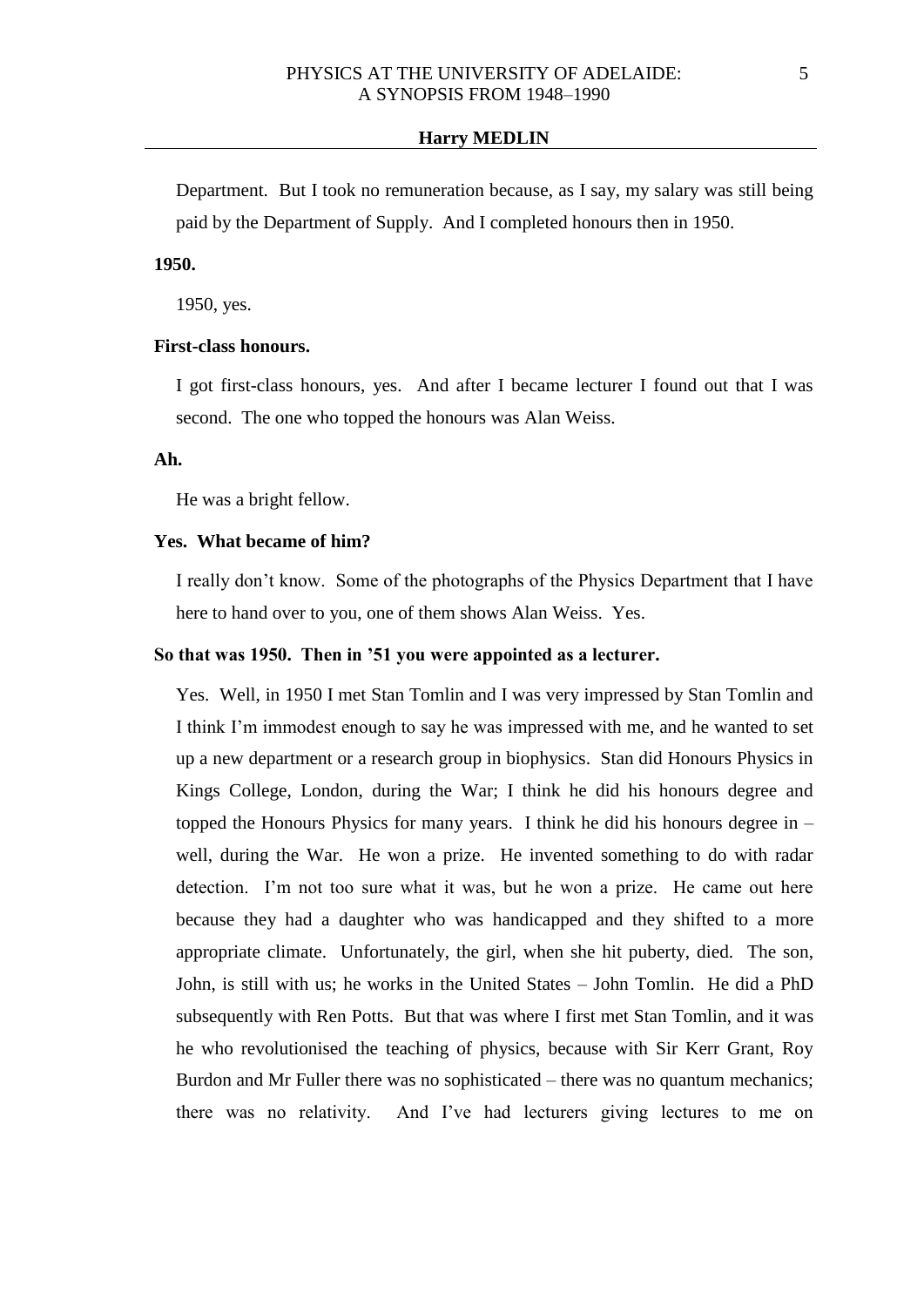electromagnetism, they didn't know whether B was  $\mu$ H or  $\mu$ H/4 $\pi$ . (laughs) Now, pretty fundamental difference. So Stan Tomlin – I'm sure you want me to return to Dr Tomlin later, because in the period when he was interregnum between Sir Leonard Huxley and John Carver he revolutionised the Physics Department.

#### **Yes. I think we'll come to that.**

Yes.

# **I wonder if we could talk first about the biophysics, how that work started and developed.**

Yes. Well, I was the first one in that department and I came across an old X-ray set and I got an X-ray tube that is still in, or was still in, the museum that I had created. You remember the time of the Bragg Centenary –

## **Yes.**

– in 1986. I still had that tube. So I had this pretty crude gear. Stan Tomlin also set up electron microscopy. So we had X-ray diffraction and electron microscopy. They were in the room on the northern side of the Physics Department. As you come up the western stairs the room was right on the left. My subsequent laboratory was just to the right of that. I'm not sure what, if anything, is in that room now. There was also – yes, I, through research grants, got electron microscopes and also optical microscopes, and if you know what you're doing with an optical microscope you can discover a lot about the crude morphology of crystals – well, you can tell whether they're monoclinic or triclinic or you can tell what the system is. You can't tell the space group; you need X-ray diffraction to find the space group, of which there are 230, as you might or might not know.

# **I can remember an electron microscope up there. When was that acquired? Was that some time after Tomlin arrived?**

Oh, yes. Yes. I can't remember the  $---$ . There were various people who used that, too. He got people, the names of whom elude me, to come from the Faculty of Medicine to use that. Now, I'm not sure of the research work they did. Are you going to interview Barbara Potts?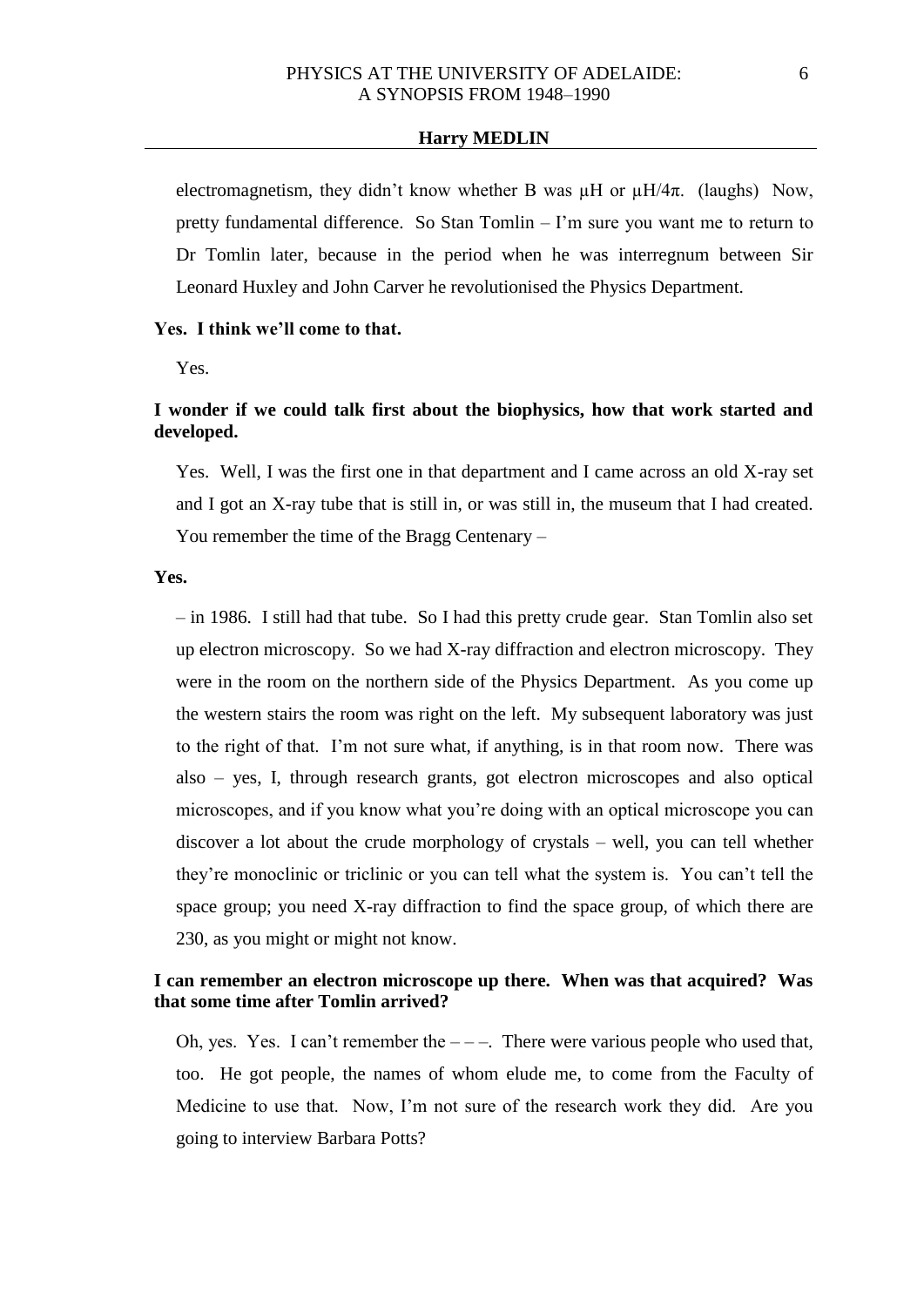### **I guess I will eventually, yes.**

Yes. Well, she had something to do with that. In fact, she did a PhD there. And Elizabeth Roban[?], Elizabeth Irving. Both friends of my late wife, who died. There's Elizabeth who is now dead. I think they both did PhDs involving microscopy. Well, I tell you it was pretty hard work in those days. We didn't have access to crack computers, like they do. In fact, we used to add up Fourier series with cards, you know, boxes of cards. Well, you can imagine what that's like.

In fact, I first struck computing in Cambridge in 1949, and we had to write our own scripts. I think it was called the 'box computer'.

# **What else was happening in Physics at that time? Huxley was here, and he started research in several areas.**

He did. He certainly – well, there was radio research with Graham Elford, and you've interviewed Graham, I think, haven't you?

## **Yes.**

You probably know about that.

#### **Yes.**

He also started electron work with Bob Crompton and Graham Elford's brother and I've forgotten the name of the technician from the workshop who worked with them. They were on the top floor of the Physics Department down the east  $---$ . When I say the 'Physics Department', that is after we took over  $-$  you know, that building was initially half Physics, half Engineering.

## **Yes.**

In fact, the room I had was the room occupied by the professor of engineering. Beautiful, looking out over the northern side and before the  $---$ .

## **Bragg Building – oh, before the Darling Building.**

Yes, certainly before – well, Darling didn't matter to me; I'm not too sure about that; but certainly before Bragg, and it was certainly before Badger, because I could look out from my window to the Adelaide Oval and I could tell what was happening at the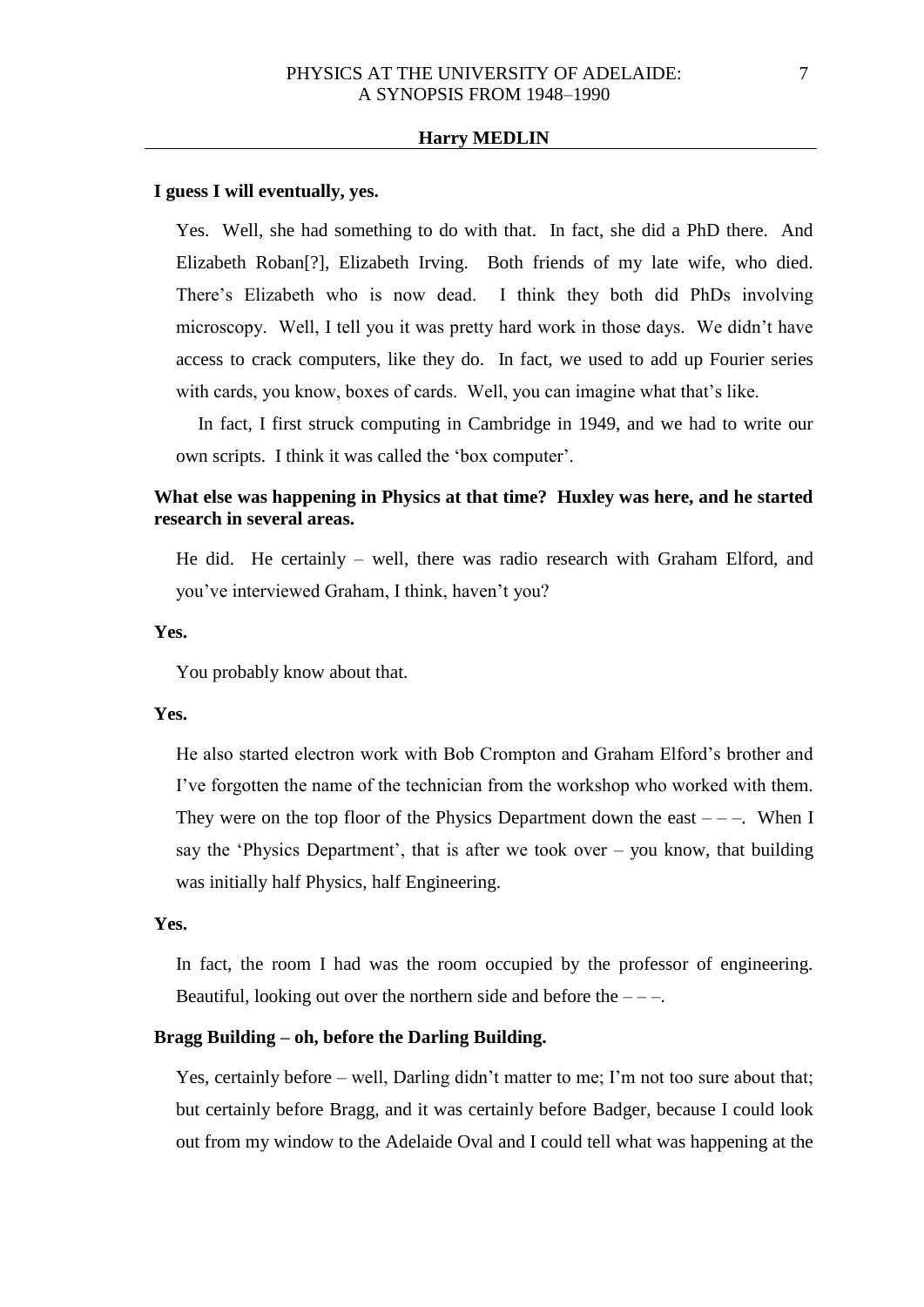cricket, and I knew whether or not you were able to nick off down – and it was a pretty short cut to the Adelaide Oval in those days. If it was an interesting match going on I could nick off down there.

# **So what was the spirit of the department like then? Was there a spirit of the discipline blossoming in various directions and a sense of excitement, or were the various groups independent of each other?**

Yes, I think they were. I think they were independent of each other. In fact, Professor Huxley was much more interested in his own research group than in us. And Roy Worthington and  $I - Roy$  Worthington was also a PhD student for Stan Tomlin. He did X-ray diffraction and he worked on chlorophyll. Now, that's a tricky compound. I think the research – the repeat there is about 640 Angstrom units. Things I'm talking about were just of the order of tens of Angstrom units. But you get, you know, chlorophyll molecule, and it's pretty tricky. And we were pretty well isolated, I would have thought. I distinctly remember Len Huxley. He'd come every day down to Crompton's lab, and he was very actively involved with them, and one day he came into our research lab, and I got this thing put in the Physics Museum at one stage: it was an electrostatic voltmeter, huge parabolic thing, two parabolas, and the centre of this one was a movable disc, and it'd go up to about 75 kilovolts. Well, you see, we were using copper – the radiation for copper  $K\alpha$  is about nine kilovolts, so you run it at about 30, 35 kilowatts to get some energy into the pulse, and we used to leave this thing on the floor. And one day Len Huxley, coming back from Crompton, walked in and he put his hand on it. (laughter) Oh! If it had been live – well, if it had been live, we wouldn't have let him anywhere near it. But to put his – and he was an electrical engineer – to put his hand on what could have been 50 bloody kilovolts is  $-$  –  $-$ . No. The answer to your question is I think the groups were pretty separate.

## **What about the solid-state work, the thin-film stuff; how did that begin?**

That's eluding me at the moment. You'd better give me notice of that, I think.

# **Well, let's go back to the biophysics, then. You had some outstanding students.**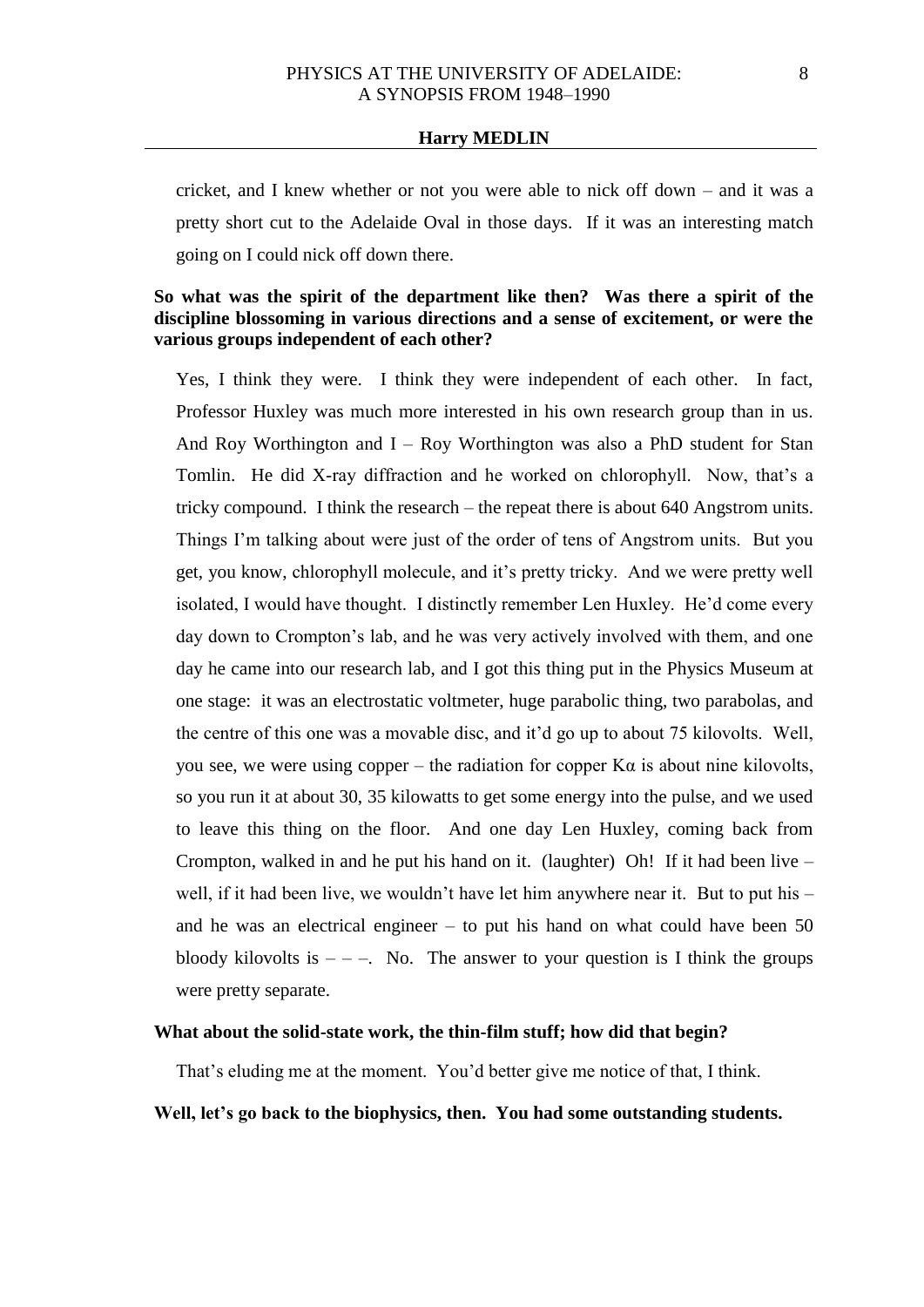I certainly did. There's one went off to the United States, Graham Gurr. He's back here in South Australia. There's another one – there are two in particular: Brian Wesley Matthews and Peter Malcolm Colman. They were both my PhD students. I've seen them recently and I reminded Brian Matthews that it was I who made it possible for him to do Honours Physics, because he – now, I don't know why, because they came from a reasonably affluent family in Mount Barker – he grew up in Mount Barker with a fellow who because subsequently Chancellor of Adelaide University. Anyway, I think they were reasonably affluent. And he was telling me that, in the early days of Stirling up here, his grandmother owned a shop. Now, this shop's been written up by a fellow who wrote a history of early Crafers and Stirling, and I've got the book in here somewhere, but if you ever go downstairs and see the books that I've got you'll notice that – you won't be surprised that I can't find the damn things. That was Brian Wesley Matthews. Anyway, he was in the Education Department as a teacher trainee. Now, you know they used to be in that building in Kintore Avenue before the university took it over?

### **Yes.**

Well, Brian Wesley Matthews, I had him as a third-year student. I persuaded the director of teacher training to allow him to do honours. Now, previously, teacher training students were not allowed to do honours. They got third year and then they went out as apprentice teachers. I persuaded him to let Brian do honours and he was my honours student. He got first-class honours, and he then enrolled for his PhD. And he had to pay back  $-1$  think he was a bit like me when in my fourth year  $I -$  see, for three years I got my fees paid and I got a wage, and in my fourth year I borrowed money. I paid it back at a shilling a week.

#### **Yes.**

And I think Brian Matthews paid back his –

## **It was a bond.**

– teacher training bond thing at a shilling a week. He then went off to Cambridge and then he was Professor of Physics in Oregon State University and set up a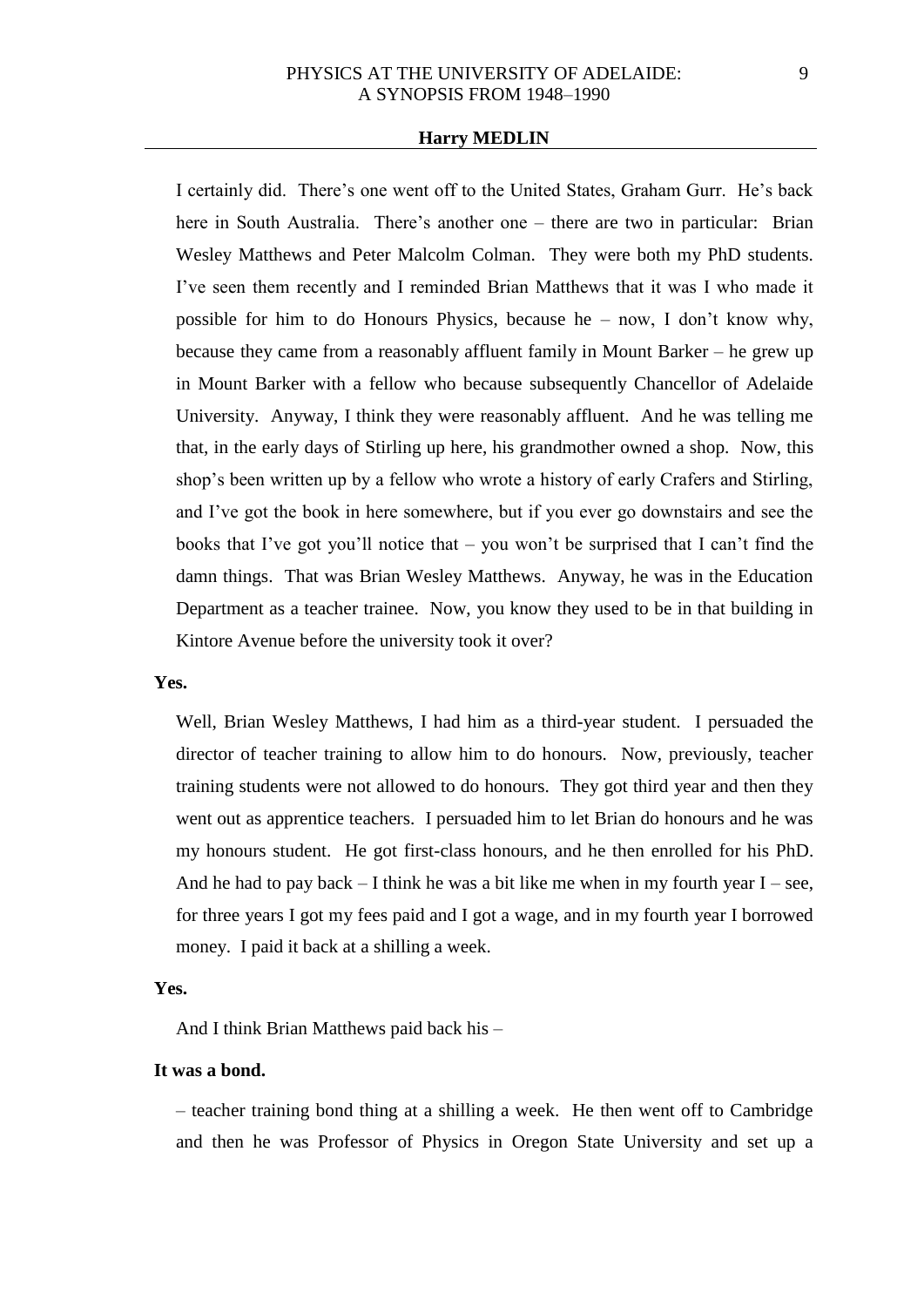biophysics research laboratory, and I was telling you about how he solved the structure, among other things, of chlorophyll – huge organic molecule. The other student I had, who's been outstanding, was Peter Colman, and at the last commemoration here both those students got D.Univs, Adelaide D.Univs, and there's a photograph of him here in the magazine, photograph of the pair of them: Brian Matthews and Peter Colman. And Peter Colman solved the first computer-designed drug. It was the anti-influenza drug, Relenza. Now, influenza is a protein. Its capsid head, they're curious structures. They're like – can you see that ball there?

### **Yes.**

Sepak takraw. It's a famous ball in Indonesia, Malaysia, Thailand, and it's also a crucifixion ball. They put criminals in there, bowl them down the river and over the cliff. Now, that ball is actually played with. Downstairs, I have made models. The three-dimensional space group of the sepak takraw is 5:3:2. If you look at it, you'll see pentagons, triangles and rectangles. Now, protein capsid molecules, like the influenza virus, have that 5:3:2. Therefore, they can sit in crystals. They're not part of the crystal structure because, in three dimensions, five is not  $a - 360$  over 5 is 72, which is – you know, you can't – – –. The three-dimensional numbers are 1, 2, 3, 4 and 6; 5 misses out; 8 misses out.

## **7.**

Anyway, I've made models of that, and Peter found this and on that thing stick out two what they call glycoproteins, and one of them, if you get the virus in you, one of them opens the cell so that the virus gets inside, the capsid head breaks up, the virus then corrupts the cell DNA and reproduces itself, right? It reproduces the virus. It also reproduces that thing. Now, that then has to get out and it eats its way  $-$  the neuraminidase is then the active site that eats its way out of the cell and replicates the virus. Now, in that glycoprotein – here's the capsid, and sticking out is this head, and in there is the active site that bites through the cell to get in and then get out.

So what Peter Colman did is computer-designed a drug that fits in there and blocks its ability to replicate. Now, that means that it is not an antiviral thing  $-$  you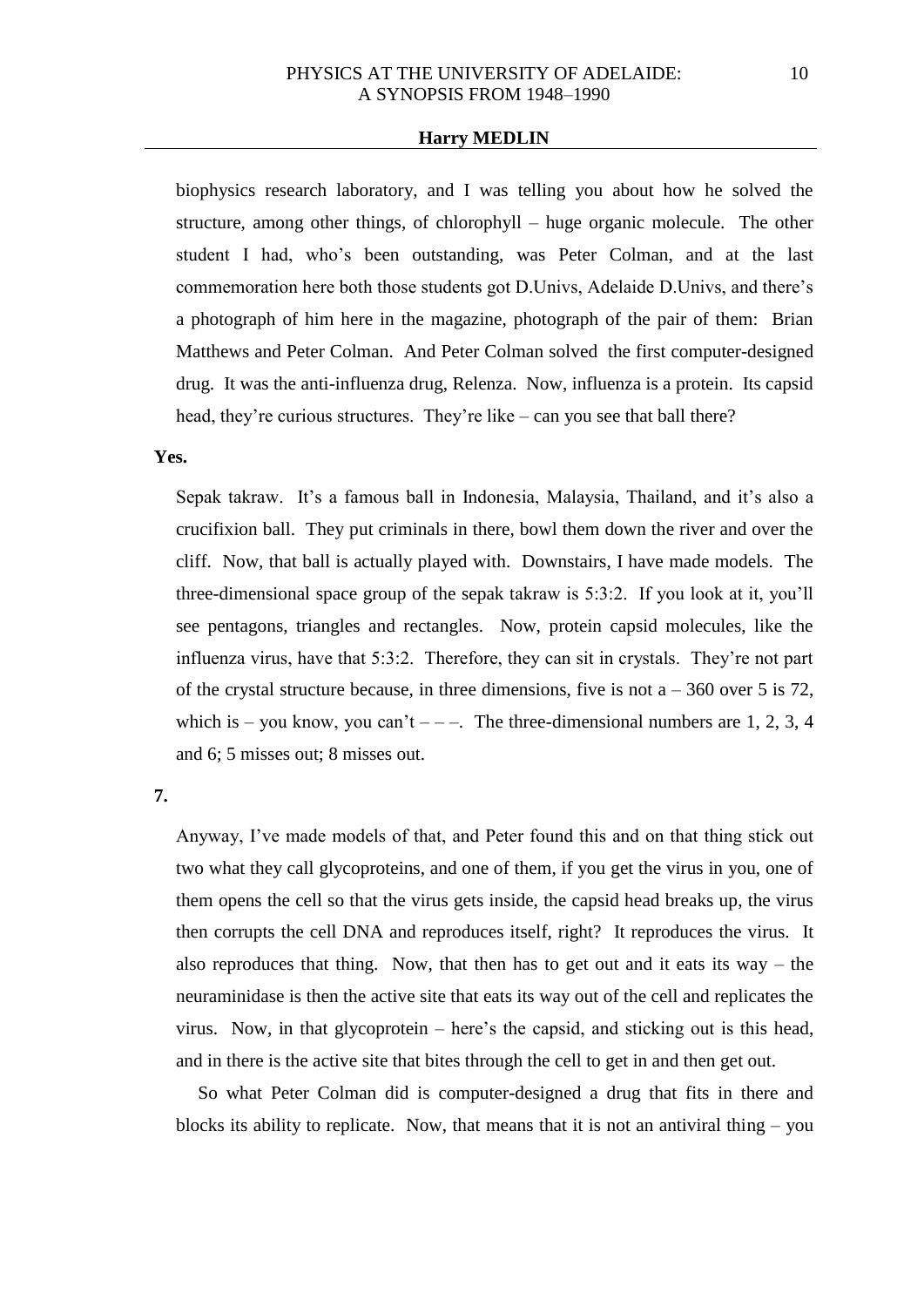have to get the flu before you stop it. Now, there were people in Sydney who joined up with people in the United States, and they pretty well copied that Relenza, but, Alastair, they made a mistake because  $- I$  don't know where to start this, really, because when he put that in there it sits in there because of very curious bonds that were discovered by me in my PhD. I had parabanic acid which I made – I don't know if you know it's a five-membered ring, C double-bond O, C double-bond O, C double-bond O,  $NH_2$ ,  $NH_2$ . So you can imagine with the hydrogen, N and O there can be hydrogen bonding. Now, that's planar, that molecule, and it's monoclinic, so in the planes they go like this and planes down below. Now, I was in trouble in my thesis because I had found out that there were contacts, interplanar contacts, between the two sheets of – this sheet and this sheet, that were shorter than hydrogen bonds, right?

## **Yes.**

Now, hydrogen bonds are what hold you and me together, right, and they're about 2.7 Angstrom units. Now, these things were shorter. Now, I was terribly worried and I was puzzling about this and whether I'd made the wrong crystallographic decision. Anyway, Ren Potts came and said, 'In the latest issue of *Nature*, scientists in the United States have published a pre-thing about parabanic acid.' So I wrote to them and said, 'Hey, what the hell's going on? What about these short contacts?' Now, the funny thing is this: this was is the monclinic acid, right? Now, these bonds are quite short, shorter than hydrogen bonds, but no energy because you could cleave it. Now, you can't cleave hydrogen bonds. You try and see how you get on. You won't get on at all. You can't cleave the bloody things. But these just cleaved, and it was quite remarkable. Anyway, I finally got my PhD and  $---$ .

### **Who supervised your PhD?**

Stan Tomlin.

## **Stan Tomlin.**

Yes. He sort of supervised me. I used to see him from 9 to 9.15 every Monday morning, and I'd go and sit there and he'd say nothing. (laughs) Just sit there for a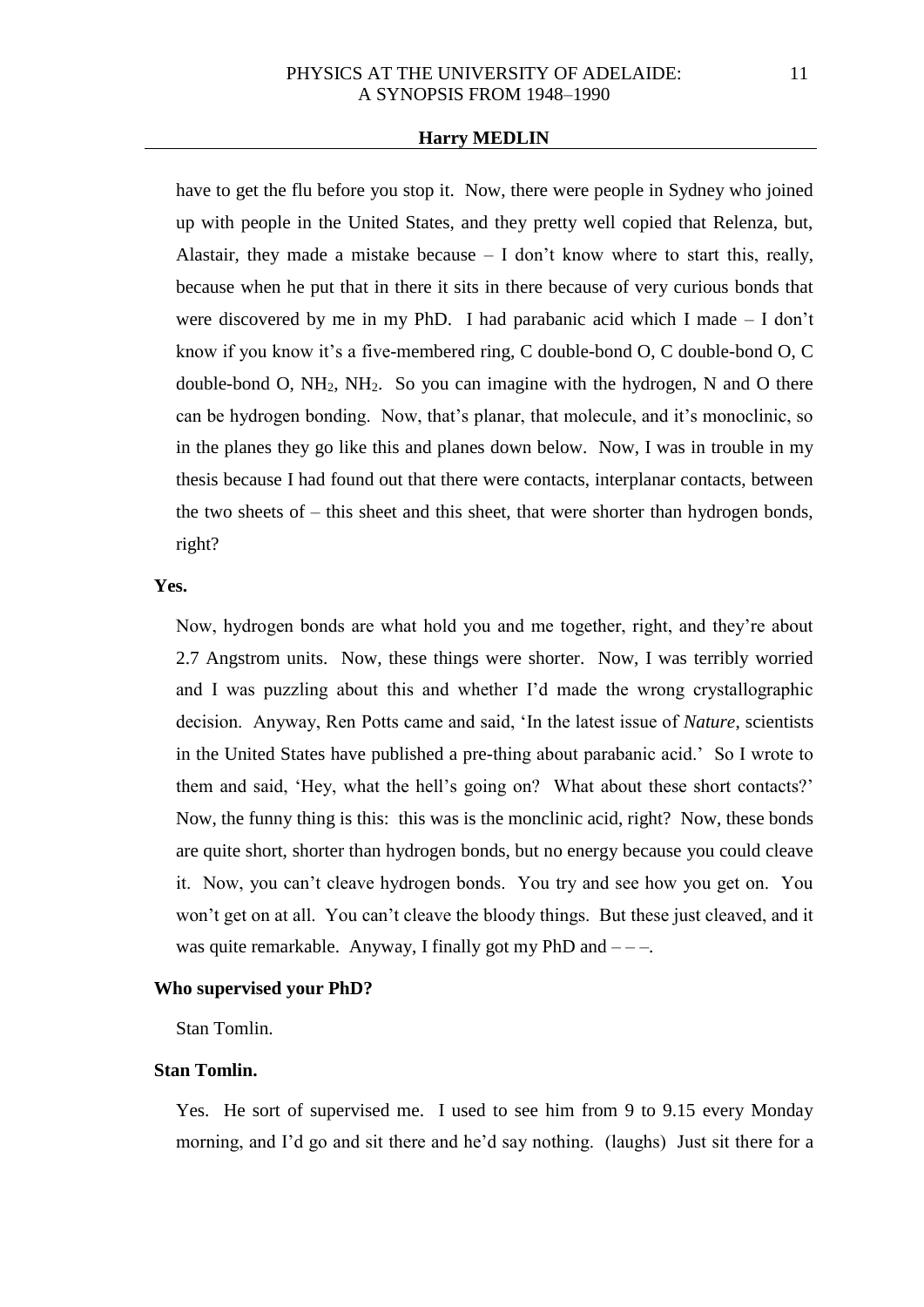quarter of an hour and out I'd go. Anyway, I gave Peter Colman for his PhD, and he was also my third-year student  $-$  in fact, I was the one who first started having thirdyear students, right? Previously, you could only have honours students. I started the third-year students and then honour students.

## **Doing projects?**

Yes, doing project. And Peter Colman, I gave him urea parabanate. Now, I don't know if you know urea, but it's a small molecule:  $CO-NH<sub>2</sub>$  twice, right – carbon, oxygen, double-bond oxygen, nitrogen  $H_2$ , nitrogen  $H_2$ . And he found out that these also were planar structures, because urea and parabanic acid are both planar. And he found out that there were these contacts again. His thesis was to write the wave functions of those contacts. It's never been done, ever. Nobody has ever done it. I wish I was smart enough to be able to do it. But it should be possible to write the wave function.

Anyway, X-ray crystallography was advancing and he got through that more quickly than I got through parabanic acid, so I then gave him thiourea parabanic acid, right? So the thiourea, instead of CO-NH2 twice it's CS-NH2. Sulphur replaces oxygen. They're the same valency. And he did both of them. And that also. Then there was a fellow called – I think his name was Compton. He found 19 other, at the time, similar compounds with these intermolecular contacts that I say again were shorter than hydrogen bonds but which were cleavable, and nobody has yet written the wave function. So those two students were brilliant.

# **What was Brian Matthews's work? What did he become noted for?**

Well, he did chlorophyll. And he's done a lot.

### **Yes. Could you talk about that a bit?**

Yes. Well, chlorophyll is a very complex molecule and you might not expect to find the structural solution of it. It turns out, if I remember it, that there are seven of these molecules, seven of the chlorophyll molecules, in the unit. It's monoclinic again, but seven is not a crystallographic number, so you can imagine how tricky it is and how complicated it is. I think it took him about three or four years to work out the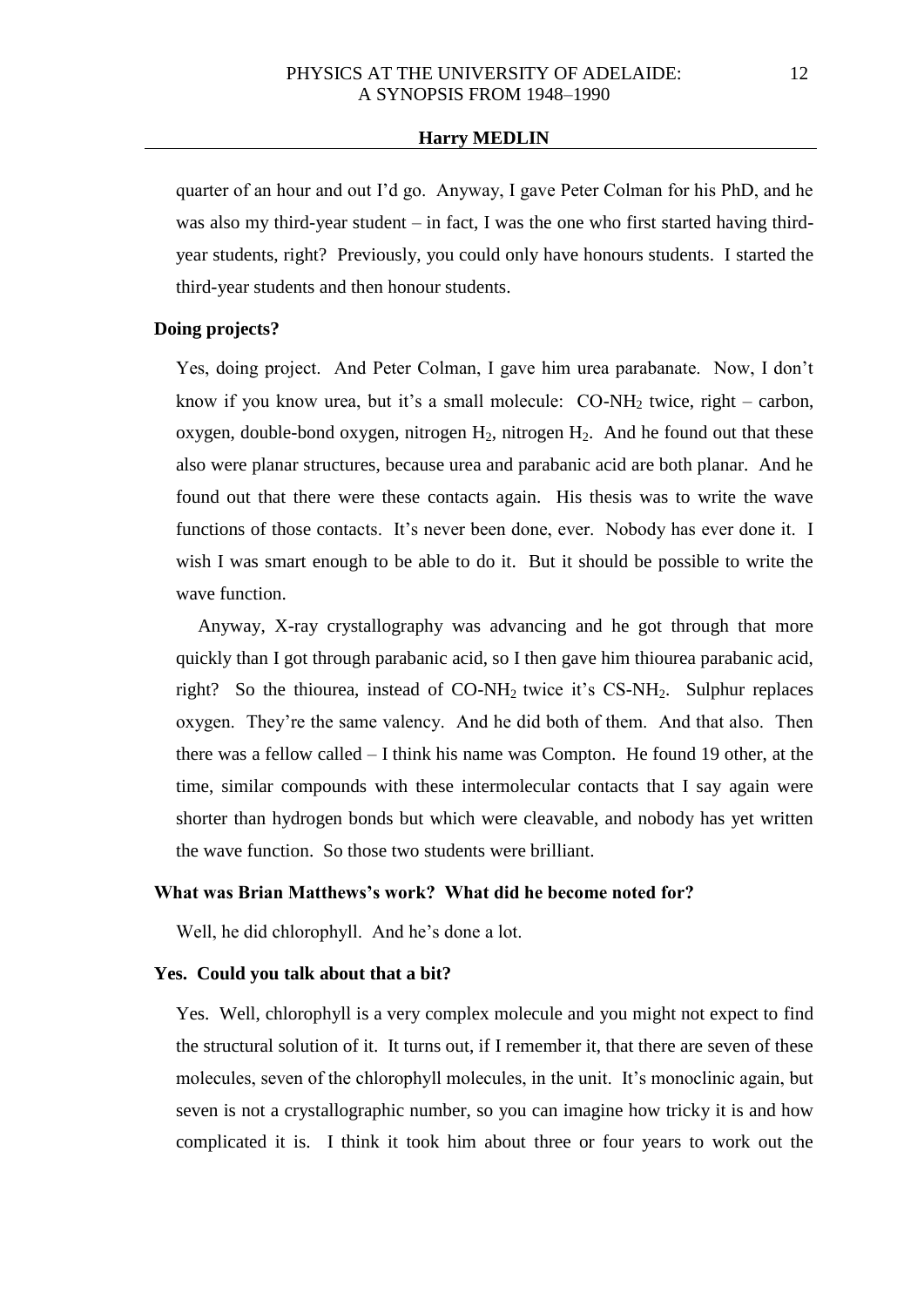structure of that. Mind you, at the University of Oregon they had a very active mathematics department which were working on these Fourier analysis things, and I think that helped him, helped him enormously.

He found the structure of chlorophyll. It was groundbreaking work, and I said to him – I think I've mentioned this to you at some time before – that, 'As a physicist, what you have to do is solve the business that chlorophyll is engaged in when it is photosynthesising,' because chlorophyll is the green stuff in all those leaves that's responsible for the photosynthesising of plants. He didn't do it, he got onto something else. It was done finally in Münich in Germany, Muenchen, by a group of three: two Germans and one Canadian. And, as you probably know, the Nobel Prize is shared only three ways and so I think Brian Matthews came fourth out of three. If he'd solved it as it was photosynthesising he'd have been a Nobel laureate. And I think there's a chance that Peter Colman still might be.

# **Harry, I wonder if we could go back to Stan Tomlin and his contribution, first of all to all this research work. What did he involve himself in, in terms of research?**

(strong sound of rainstorm) Essentially thin films, but I don't remember the detail.

# **So that's a story we'll need to chase up somewhere else, but that's where the thin films fits in – it's really with Stan?**

Yes. I think you'd be better off getting that out of Barbara Kidman, Barbara Potts.

# **Then what about teaching? I gather that Stan is the person who really brought quantum mechanics into the Adelaide curriculum.**

Oh, yes. Yes. Yes, he revolutionised the thinking of the Physics Department, and I think I've written in stuff that I've shown you there were two of them, both Englishmen: Basil Briggs and Stan Tomlin. Now, I didn't see as much of Basil Briggs because he was in the electromagnetism side. That address I gave to the women's club, Basil's widow was there and so was Stan's. These women outlive us, you know. They were both superb academics. They were both silent, quiet people. Has Graham said anything to you about Basil?

**Yes, yes.**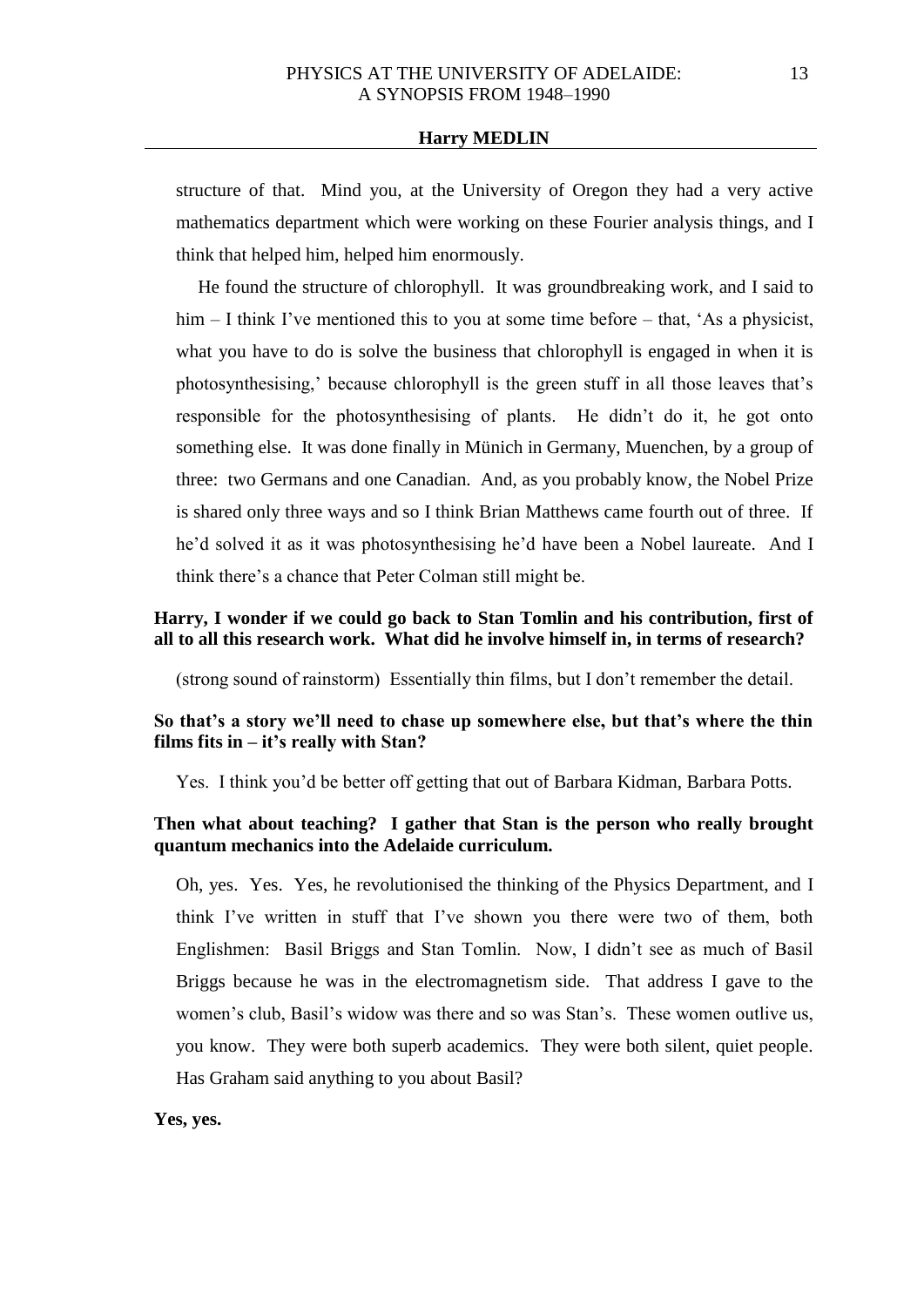Yes. They were not aggressive, like – well, I won't mention any names, but there was a few aggressive people round Physics. (laughs)

# **Yes. Both outstanding scholars. I always remember Basil would write a paper in his head.**

Yes.

# **He would edit it and correct it and when he had it right he'd write it down and send it off.**

Yes. That doesn't surprise me. But Stan, yes, Stan introduced quantum mechanics.

# **What about relativity, how did that get into the Adelaide curriculum? Was that a part of – did you do relativity in honours?**

I don't know. I would have thought that was more likely Angas Hurst.

# **And so it was a bit later.**

Yes. (rainstorm continues) Yes, relativity: I think about the only relativity I did was in prison camp (laughter)

# **Then what about – going back to Stan Tomlin's contribution, I think he made contributions to what you might call departmental governance.**

Sure did, in the sense that he allowed people academic freedom and encouraged vigour. And that was when he was interim head. He was interim head between Len Huxley and the arrival of John Carver. And I think that was about a year. I think there were some troubles in the appointing of a physicist. I remember  $---$ .

## **Yes, there was a period of about a year, I think.**

Yes. I remember I was demonstrating in second-year Physics – you know where the second-year lab used to be, on the first floor right down the eastern end?

## **Yes. Still there.**

Is it?

**Yes.**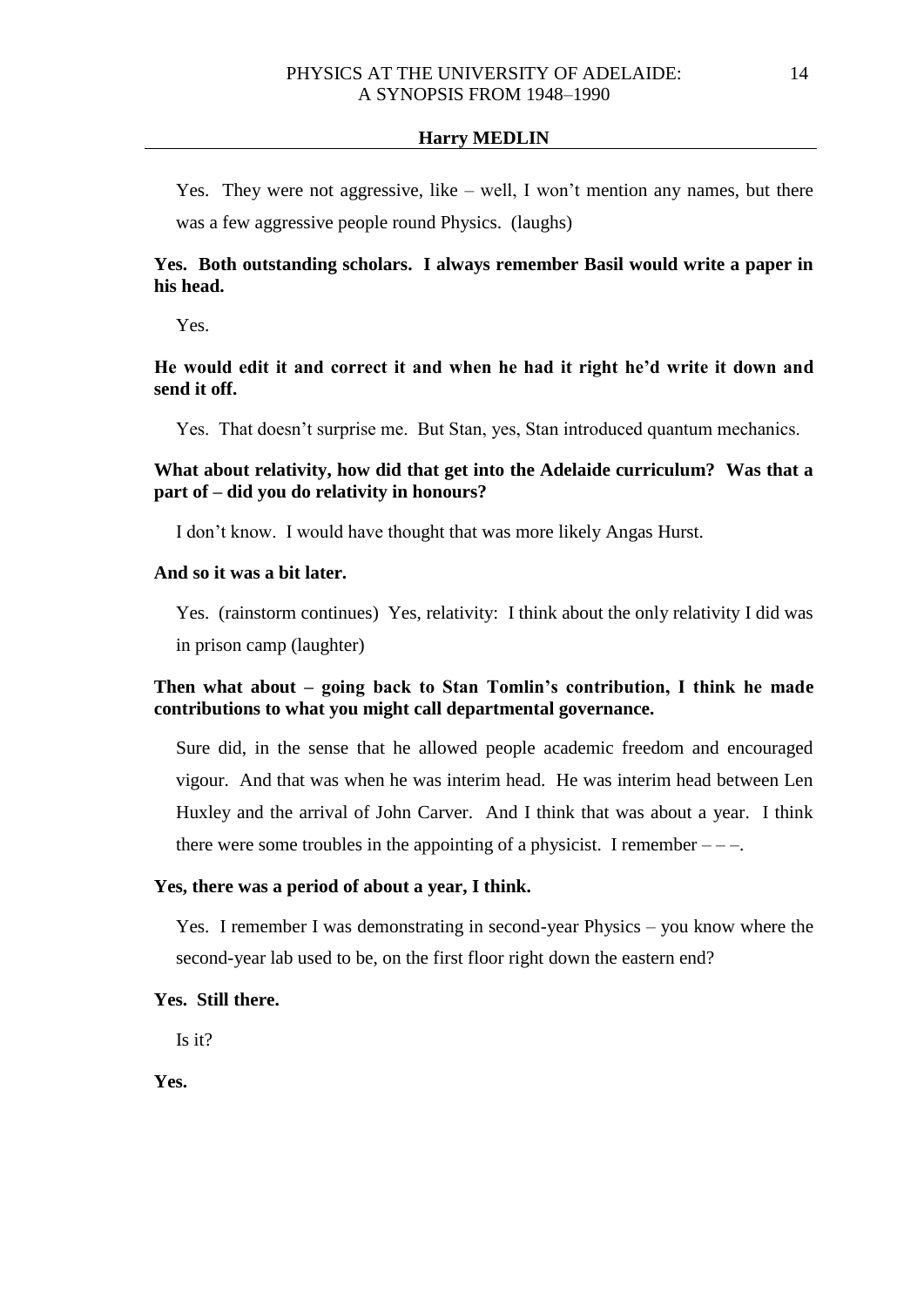Including the room on the right-hand side, the anteroom to it? Which I discovered Dr [?Burdon] used for his surface tension of mercury, and we pulled up the mouth of it and it was awash with mercury. (laughter) God! And people have been in there for years. I don't know what the vapour pressure in that mercury was in that room. It would have to be terrible. Just a pool of mercury.

Now, I was always interested in government and I was one of those – in fact, I pulled out this *Harry Medlin rooms* thing because it talks about my role in the union and getting self-government and involving staff participation in the affairs of the union and involving students and having the union council govern itself. When the union was first established, and in the book *The lower level*, which is around here somewhere, the first president of the union was the chancellor of the university. (laughs) How'd you be? Well, Stan allowed and encouraged this movement to come through, and he allowed me to set up a departmental committee. Which year was that?

### **It would have been about 1960.**

Yes.

#### **Carver came in '61, I believe.**

'51.

# **'61.**

'61. Well, yes. Okay.

# **I was a student then.**

Were you?

## **Yes.**

Were you on the departmental committee?

## **Don't remember.**

We set up the departmental committee. I was the secretary/convenor of it, and it was comprised of academic staff, lab staff, students – both postgraduate and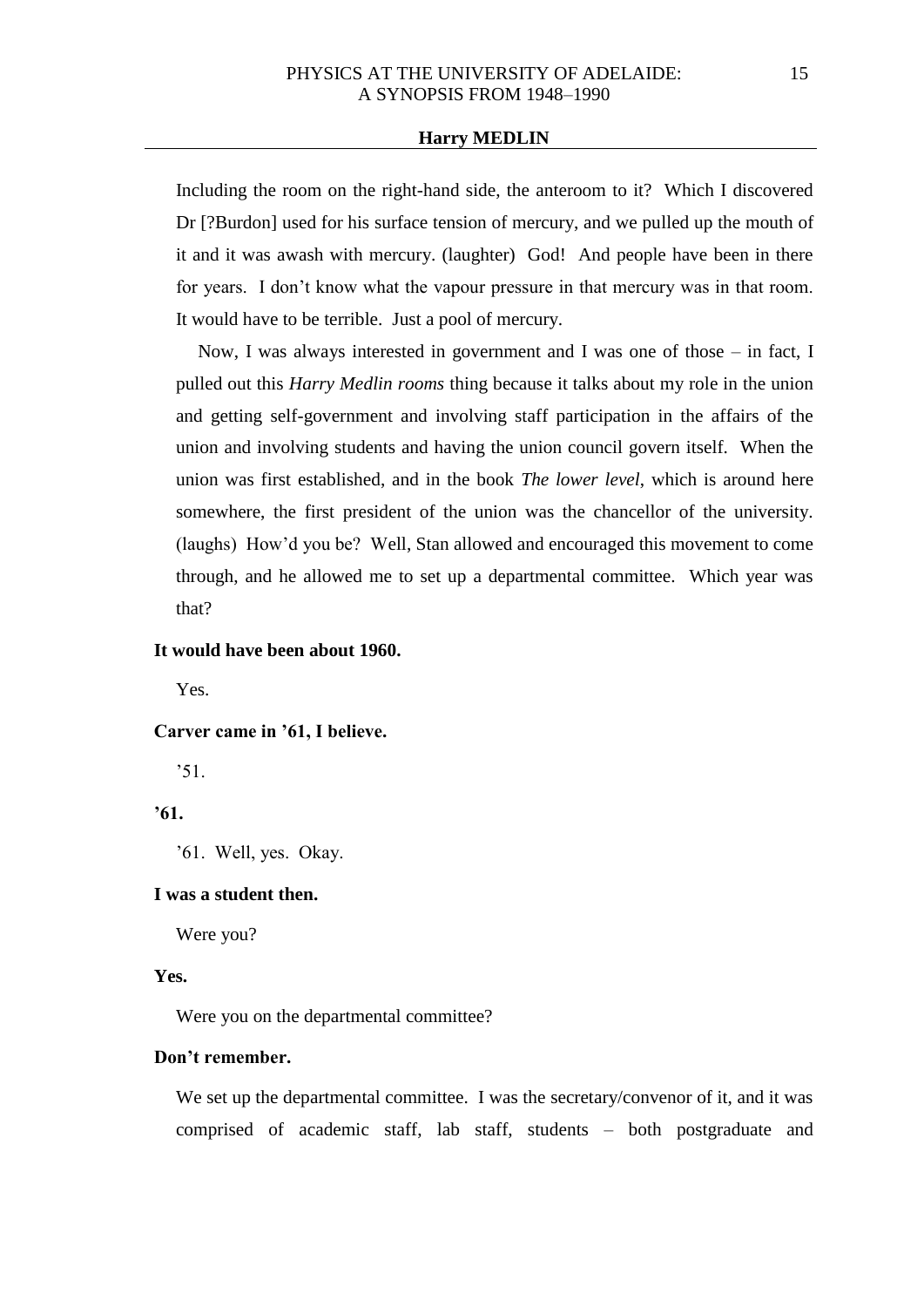undergraduate – and, as I say, I was the secretary/convenor. That was the start. I became President of the Staff Association in Adelaide in – when? – about 1970, '71, I think. I then became President of the Federation of Australian University Staff Associations. I wrote a paper in the *In vestes* on the case for an association of Australian universities, and we got that published and I persuaded the Adelaide University to approve this, and we had a national forum, people from all over Australia. It never got anywhere, of course, but it was the same moving principle that was behind the notion of departmental government, where academics govern themselves, right? And they then contributed to the faculties and to the council.

It took  $-$  I think I've written it up somewhere, perhaps in the stuff I sent you  $-$  it took about five years before we got council approval for there to be departmental government generally, and I attended recently the funeral of John Hipper from the Architecture Department, senior lecturer in architecture, and he, it turned out – I'd forgotten this – he became the chair of the departmental committee in Architecture. Well, of course, this couldn't be allowed to go on. The bureaucrats, they can't have academics governing themselves. And so you might have seen where I've written, both locally and nationally, that academic collegiality has been replaced by bureaucratic managerialism. I mean, departmental government has gone.

#### **Departments have gone.**

Yes. And, well, I mean look to what happened to Union Hall. Good lord!

# **Harry, you talked about Stan encouraging both academic freedom and vigour. What did you mean by 'academic vigour'?**

Well, you see, well, I am by way of being a vigorous person, and he encouraged people like me. There were many people who abominate the sorts of ideas and promotions that a fellow like me comes up with – case for an association for Australian universities. The then Vice-Chancellors' Committee have to get rid of that. But he was – what's the word? – compliant. Yes, that's [the word]. Yes, he was compliant. He allowed it. And I think basically he approved of it. Vigour.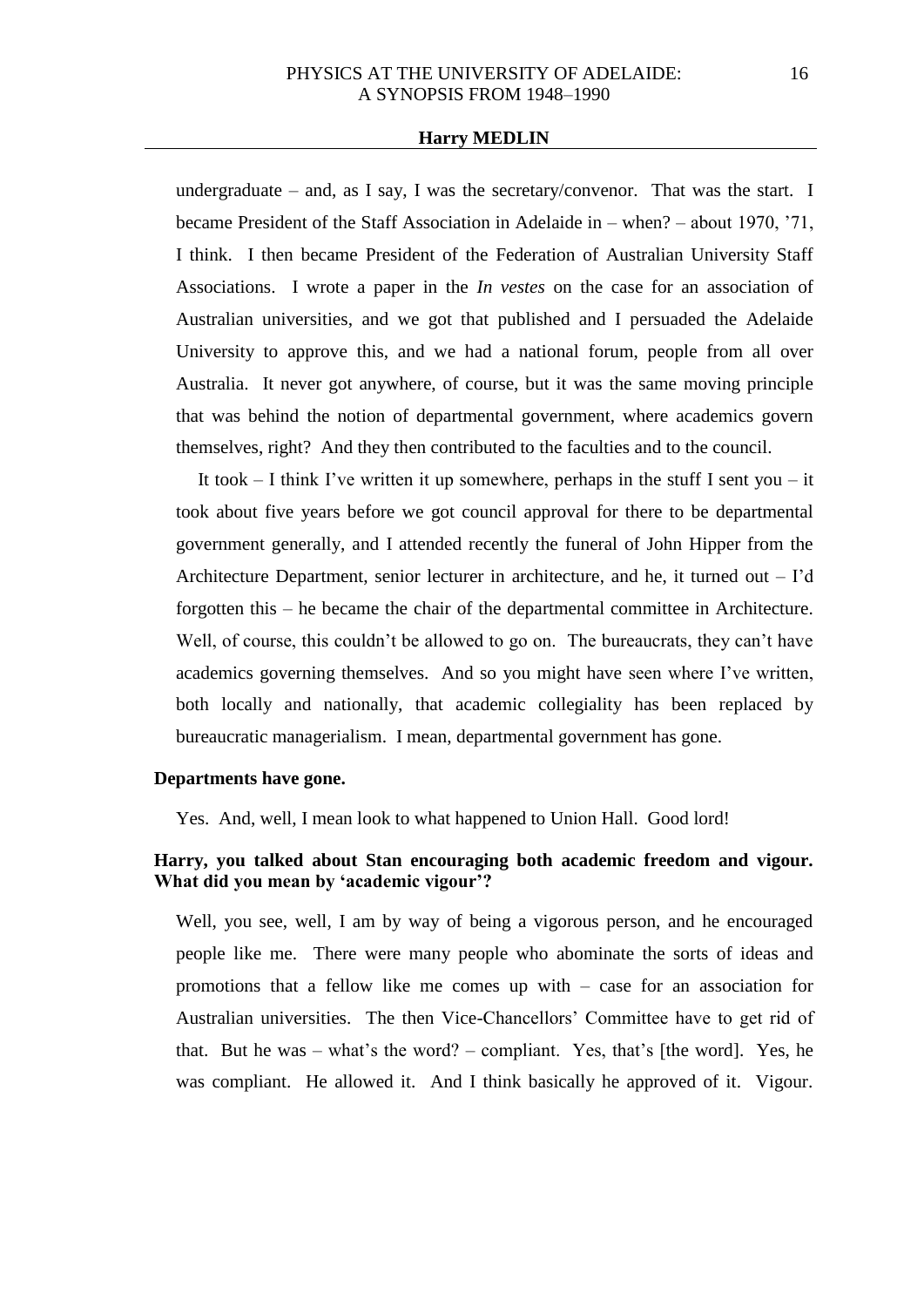Well, as I say, it's pretty vigorous for a department like Physics to decide that it's going to govern itself.

## **Yes.** Now, then  $---$ .

I can tell you a bit more about that. While I was looking after second-year physics laboratories, I saw a bloke  $---$ . And about that time there'd been people coming in – you know, we used to leave our purses and pens and stuff just in the room. The rooms were open. The girls would leave all sorts of stuff. And suddenly – well, I don't know about suddenly – but things started to disappear. I guess these days everybody still locks their room in the Physics Department. Anyway, they were at that time. And there was this fellow, upstairs, halfway between the stairs and the entrance to the Physics II labs, this tall fellow, and I said, 'I'm Harry Medlin. I'm a demonstrator here. Can I help you?' And he said, 'Oh, I was just looking around.' I didn't know who he was, and he didn't look like a thief, anyway. So off he went. I can't remember whether I showed him the front door or what, but  $---$ . And it was a year later that he was appointed.

Now, Basten was the vice-chancellor, and John Henry Carver came into the university, went to see the vice-chancellor, was told that he was the BV[?] Elder Professor of Physics, said, 'You know where it is. You've looked around down there, you know where to go.' So, next thing, there's this fellow, this same bloke, in the department, and I said, 'Oh, who are you? I've seen you before.'

And he said, 'I'm Professor John Carver. I'm the new Elder Professor of Physics.'

I said, 'Oh, you know we govern ourselves here now. We govern ourselves. We've got a departmental committee.'

He said, 'Where's the nearest pub?'

And I said, 'The Richmond.'

And we (laughs) spent the rest of the day in the Richmond while he sucked me dry about the [department]. But he was pretty good, Carver, I think.

## **He maintained the academic committee.**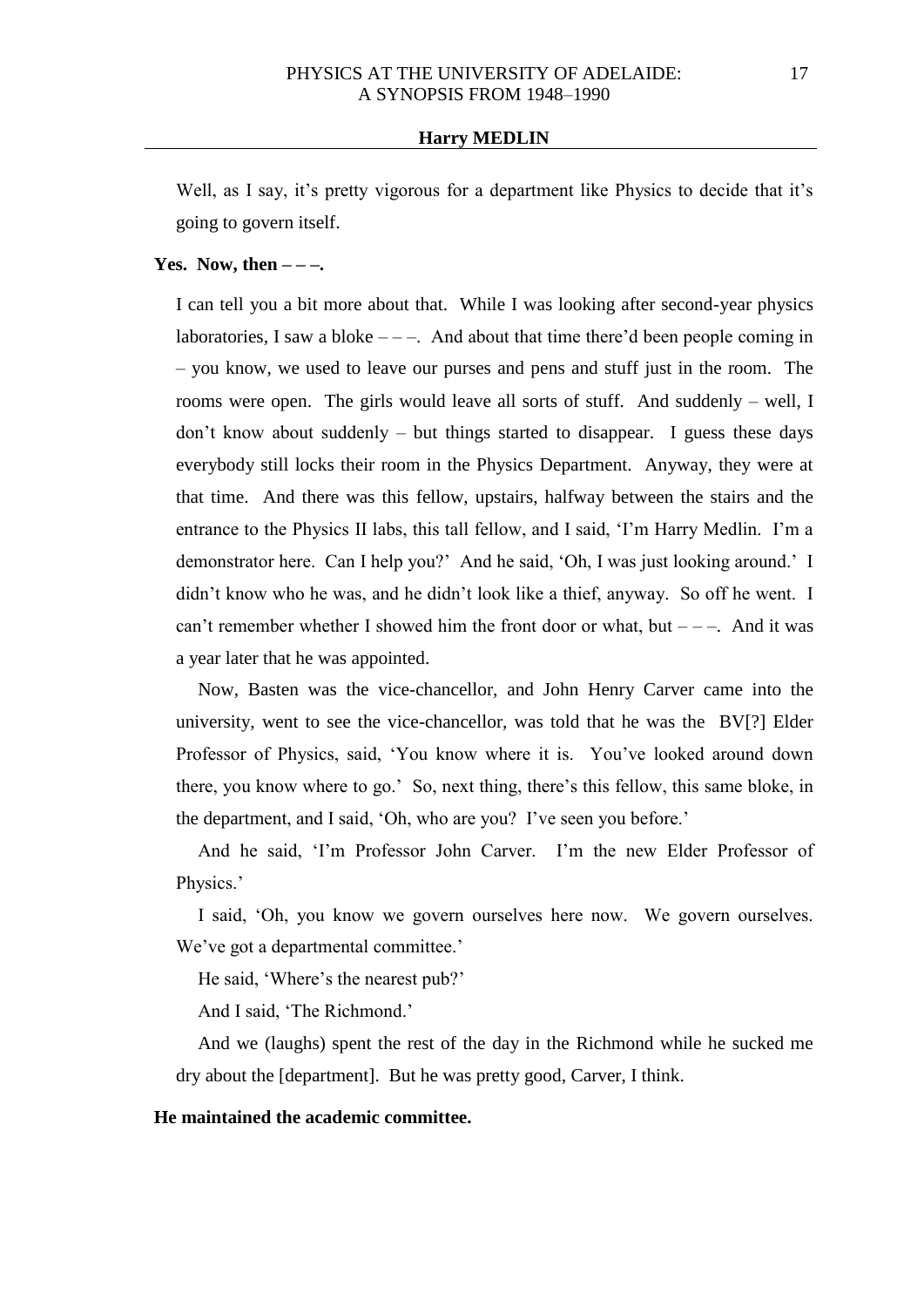Yes. Yes, he did.

## **What would you say his impact on the department was. How was it a different department in the Carver era?**

Well, it was different, and I'll tell you why. You remember Grem Bevan?

**Yes.** 

Now, I could never figure him out. I think he got a second-class honours in London somewhere. Is he still here, do you know?

## **I don't know. He retired a long time ago.**

Funny fellow, Grem Bevan. Had an interesting life. He came out here and he was – he played the real smartarse Pom, and I don't think he was as bright as he thought he was. Anyway, on the ground floor of the Physics Department on the western end there was a lot of space there. Now, I think it's a tearoom now, isn't it?

#### **Yes, sort of tearoom/tutorial room.**

Yes. Well, when they launched the bust in there and the Duke of Kent or whatever his name was came, it was held in there and – they destroyed the museum, but some of the useful stuff, some of the interesting stuff from the museum, it was put in that room. Whether it's safely stored there or not I don't know. Anyway, that was a long open space, and above it was the lecture theatre. Now, David Sutton has set up his geomagnetic or whatever  $---$ .

### **Seismic.**

Yes. The seismic stuff. He was down there, or had been down there. Somehow or other Bevan got there. Somehow or other, Bert Green and Angas Hurst wanted it for somebody, I don't know who. There was a big fight between Bert Green and Stan Tomlin – and it's interesting at the wives' club to see Mrs Green and Mrs Tomlin. (laughs) They're still a bit stand-offish. But I was surprised that this became so hostile and there was such a bad feeling between Mathematical Physics and Physics. There was Green, Hurst – well, Messel had been there; Messel had gone; Ren Potts had been there and Ren was down in Mathematics; and there was another fellow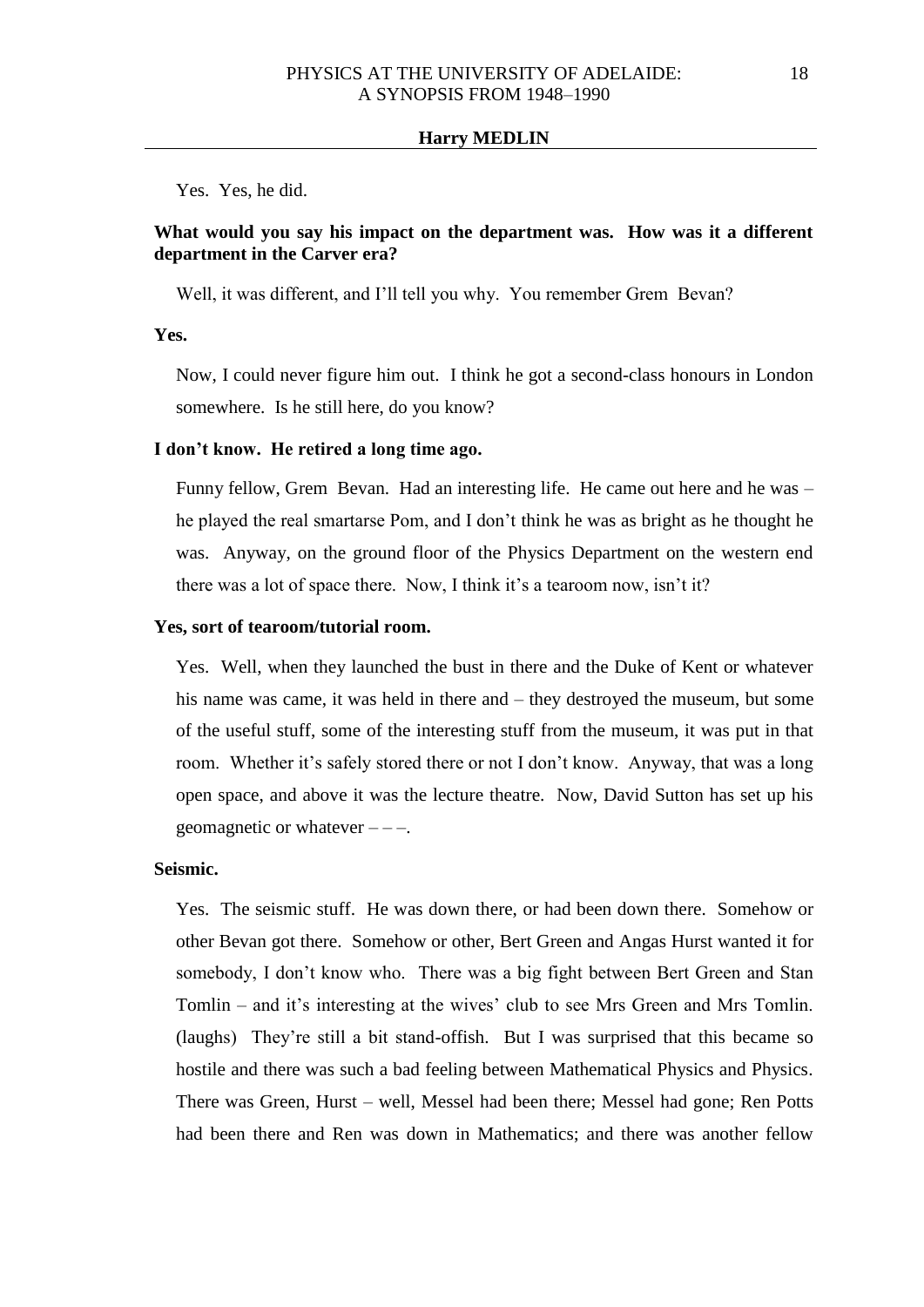whose name I forget. And the other thing about them, they used to pinch our students. (laughter) So that's one thing that Carver did: Carver effected a reconciliation. I don't know how he did it. But there was a reconciliation between Physics and Maths Physics after the interregnum. I think he was a pretty crafty monkey, John Henry.

**That reconciliation between Physics and Maths Physics, I'm just wondering if you could comment on the relationship between experiment and theory. I remember when I was a student and I went to one of your courses, you gave us a booklet, an essay, written by Max Planck, I think, on experiment and theory in physics.** 

Yes.

## **That seemed to be important to you.**

Was then. The paper's down below somewhere. (laughs) Max Planck. Yes, I should remember more about that than I do. Didn't he get out of Germany and wasn't he in the Cavendish?

# **Could have been. I don't remember.**

I don't think he's in that photograph that I've got here of me in the Cavendish.

# **But I'm wondering, with the Physics Department and the Maths Physics Department alongside it, were there effective links?**

I think so. Well, they were involved in lecture and research projects. As I say, they used to pinch our students.

# **The other link is the one between teaching and research. Was that an important – was it important to you that the teaching took place in the context of a department which did research?**

It was certainly important. It's essential. I think – yes, I think when I spoke about the move to try and save the Union Hall I spoke something about – that might have come from Planck, actually – about the essential nature, the essential nature of universities. Ah! I remember that paper, yes. Yes, the essential nature of universities in research. Yes, and then when I spoke down at the Union Hall about the lower level I complained that so many people were calling it '*re*search'.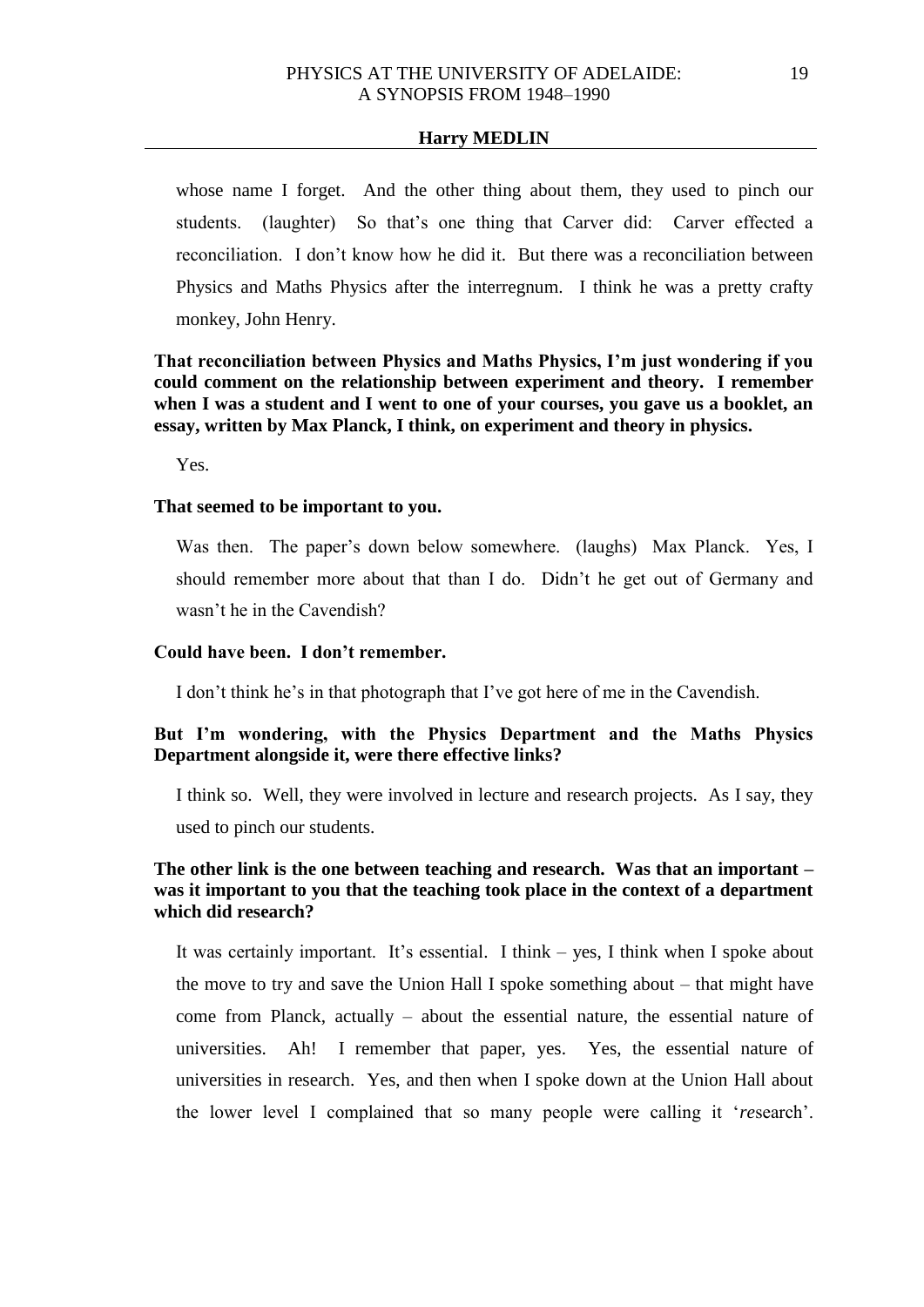Re*search*, *re*search. I think I said something, in that address I gave to the women, about the essential intellectual component of the universities. I know I was not long out of the presidency of FAUSA before the Labor Government came in. In fact, I spoke at a public meeting in Victoria Square, and I've forgotten the name of the Labor Party minister who trivialised the universities by making a lot of what were technical colleges – well, for example, the School of Mines  $---$ .

The feeding ground for a university, quality, is a million – that's a worldwide figure – and I see McWha boasting about Adelaide being ranked as one of the top hundred universities in the something or other. I think when you take the university as a whole I think it comes within the first 200. But the essential, the essential nature: universities are learning institutions. They're not teaching institutions; they're learning institutions. And students learn from intellectual contact with their seniors. And academics learn through the serendipitous nature of research. And I've quoted a former head of the AVCC on the question of serendipity. Did I quote that stuff to you? 'Great discoveries are made with serendipity –'

### **Don't recall that.**

'– and interpreted with sagacity.' That's what universities are about, and that's what research is about. It is not about fact-finding.

### **Yes.**

The other person that I'm very interested in in this general area – in physics, man and society – is Karl Popper.

# **Yes. Could you just talk about Physics, Man and Society – that liberal arts-type subject that you introduced – could you talk about how that came into being?**

Who allowed that? It's 2934, that I remember – that's the number of the – Physics, Man & Society. They gave it to  $-$  I said I gave it for 10 years. Now, I got out of it when the lunatic lesbian left were around, so I finished in about 1990. So I would have started in about 1980. No, no, no. Would have started about 1975. I wrote the précis, and I think I said in one of the papers to you that the present précis of Physics, Ideas and Society I think is almost identical with what I wrote. I think the supporters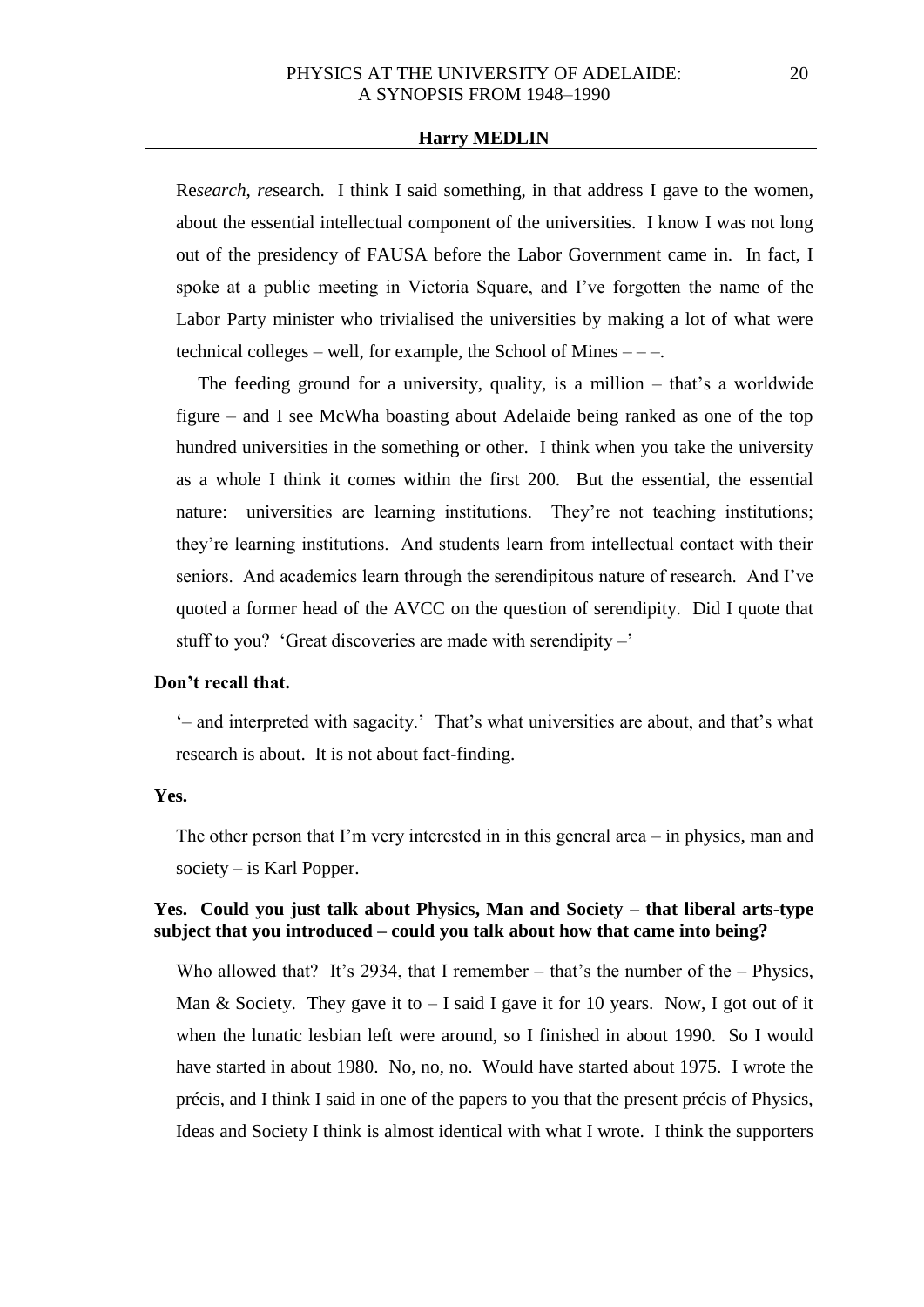were  $---$ . See, we had to get it through the Education Committee – well, there's no Education Committee any more – the Education Committee, and, well, the Finance Committee and the council, so probably about in the early 1980s, and I think the supporters were – ah, yes: Tomlin, Green, Briggs, Prescott.

#### **What was the rationale or the philosophy that drove that course?**

The rationale was this – I remember that distinctly – was to allow properly-motivated and intelligent people to comprehend  $-$  yes, it was an interdisciplinary thing  $-$  to comprehend the great principles of physics, and I certainly remember this distinctly. Now, I claim – look, there are 16 great principles in physics: classical mechanics, electromagnetism, thermodynamics, quantum theory, relativity, and you can run out 16 general principles. Now, my assertion is this: that, with properly-motivated students, and proper tutorials – and we limited the course to 24 students, eight in each of three tutorial groups, right? And the maximum size  $-$  I've been in arts departments where 20 people are in a tutorial group, and I've been and done an arts course, you know, arts, Politics I, II and II, and you get these huge tutorials, you learn nothing. You comprehend nothing. Alastair, there's a difference between comprehending something and being able to do it. Now, as I say, properly-motivated students could, at the end – and I've got all the papers down there, the marks that were given from tutorials  $---$ . And that's another thing we introduced, before  $--$ when was Flinders set up? Because I was doing this stuff before Flinders was set up, because I believe in student assessment. We were compelled to have exams, but in Physics I and certainly in Physics, Man and Society we had group assessment. And the group could contest, and if they were successful change the mark. I never had any trouble at all. We limited the thing to 24 people. Does Roger limit it to 24, do you know?

### **I'm not sure.**

Limited to 24 with, as I say, three tutorial groups of eight, and they could and they did and they had to comprehend the 16 great principles of physics. Now, they couldn't do it, right, but they could comprehend. They could comprehend the Law of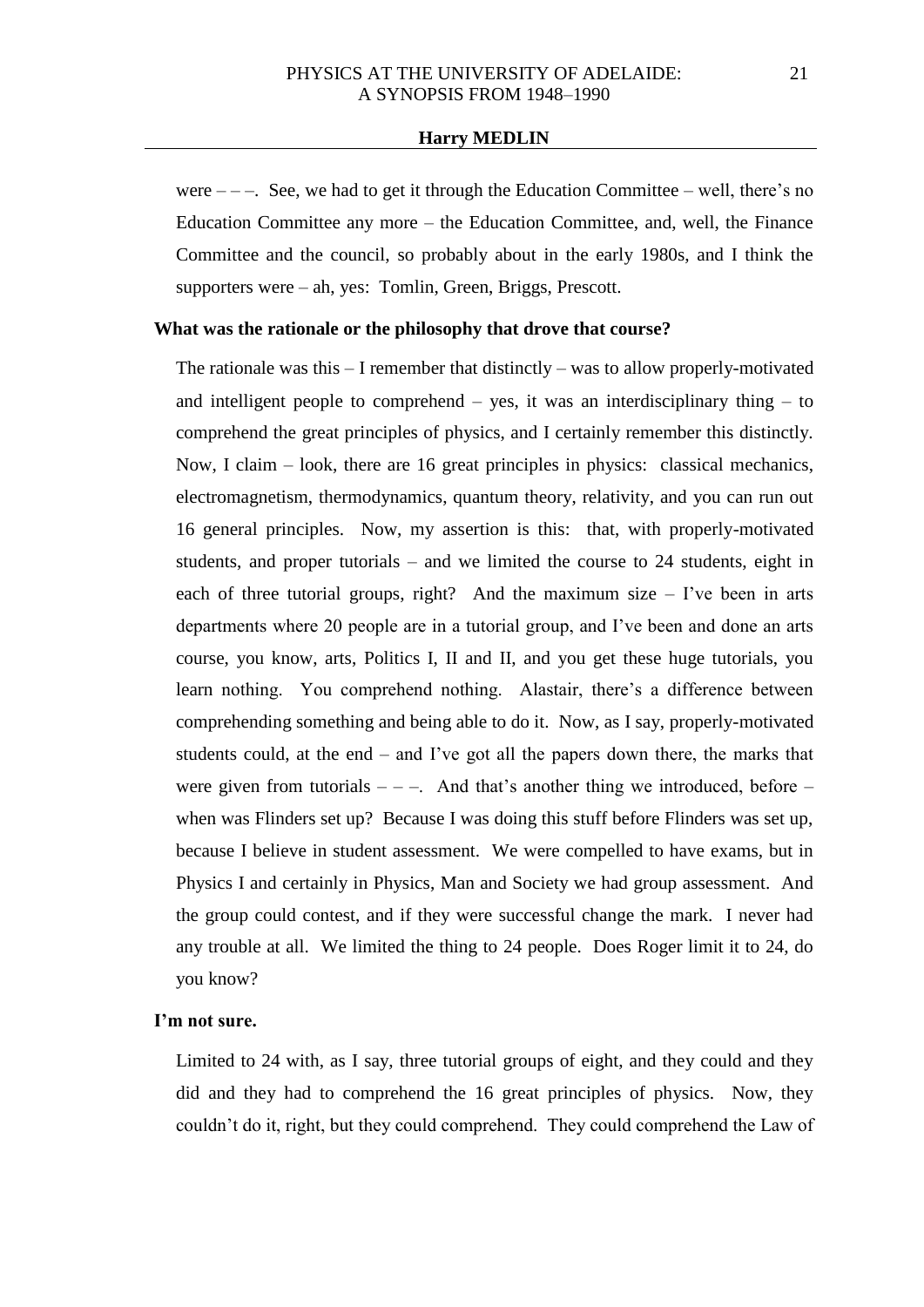Gravity; they could comprehend what people had to say; they could comprehend what Garibaldi (sic)[Galileo] had to say on his deathbed  $-$  I've forgotten the Latin  $$ but, 'It does move.'

## **So they could comprehend the principle without having the mathematics to do it.**

Absolutely – they could comprehend it without being able to do it. And I have asserted that they could comprehend it better than a lot of second and even third-year students, who don't bloody comprehend anything.

## **But can do it.**

(laughter) Yes, they write all this crap. Now, did I mention Mirna Heruc?

## **No.**

Well, I now will. I've had a lot of dealings with Mirna Heruc, and she was one of my students in one of those groups, and (laughs) she's told me she was in this tutorial group and I said, 'And what do you think about that, Mirna?' Now, she's a little Slovac girl and she said she had never been allowed to think anything for herself; she could only think what she was told to think. (laughs) And she nearly had a fit when I asked, 'What do you think about that, Mirna?' Well, she's a very different woman now, and she's the one who brought me all this stuff. And *As many lives as a cat?*, I had a lot to do with the writing of – in fact, I got that book written by – have you ever seen it?

#### **No.**

By Kerry Round in the History Department. Aha! 'Photo courtesy of Harry Medlin'. I tell you, there's more rubbish around – all these photographs are Harry Medlin. Yes, there's the old interior – 'Photo courtesy of Harry Medlin' – and that's where the Guild started. Anyway, yes, Kerry Round wrote this stuff, and it's very interesting that the active people in the Theatre Guild are people like George Mayo, right, Harry Medlin, Jim Silsbury, Peter whatever his name is – a couple are from Physics – they're all scientists.

**Yes.**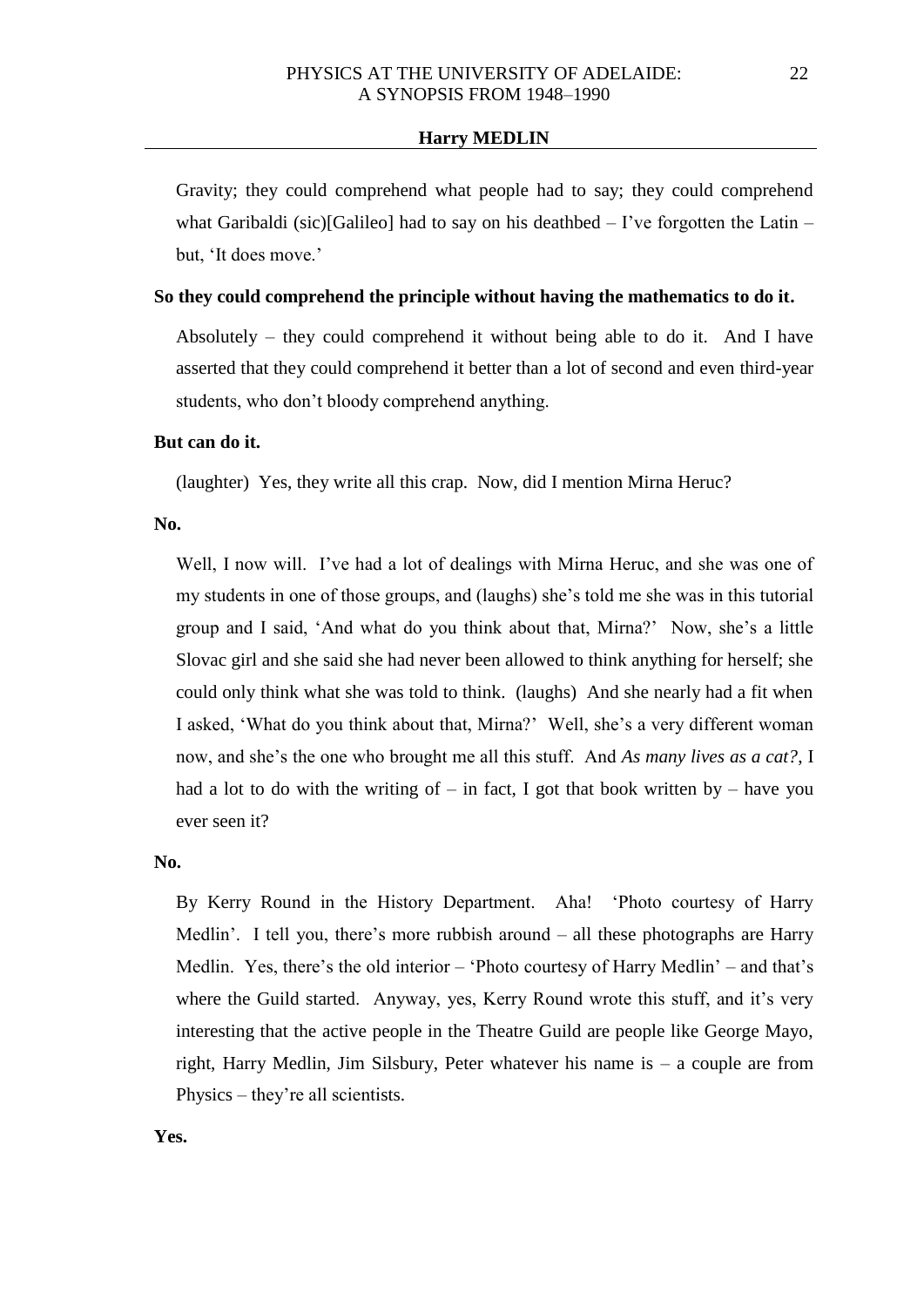And the arts people just talk crap and can't  $---$ . Brian Coghlan is a bit different. Do you know Coghlan?

## **Not very well, no.**

Professor of German. He's a bit different. Oh, there's Barbara West.

# **So do you think the Discipline of Physics has a special role in the university, has had a special role?**

Oh, yes. Oh, yes.

## **What is it – what's distinctive about Physics?**

I think it's the breadth of intellectuality. You take a fellow like Tony Thomas. There are not too many people around like him. Well, even Ian McCarthy. Did you come across Ian?

### **Yes.**

What killed him, do you know?

### **No.**

Yes, I showed him round Cambridge. I was in Cambridge when he turned up. He was lost. He was chasing a girl. He used to sneak into the Physics II laboratories following this girl. She finally gave in and let him marry her. (laughs) What is it about physics? Well, it is a discipline that, properly understood, convinces us that we haven't the faintest bloody idea what's going on. (laughs) And I shouldn't ask – are you a Christian?

## **Yes.**

Yes. Well, then, I'll tone myself down. I could never understand David Sutton. He was a very rabid Christian. And I'll tell you something about that.

## **Presbyterian, I think.**

Yes. I've just taken to lunch John Sulan, Justice John Sulan – you know, I knew him when he was a little kid and his mother taught [for Didi ?] and his mother was – he's Jewish, and his mother was a German prisoner for seven years. Only two years in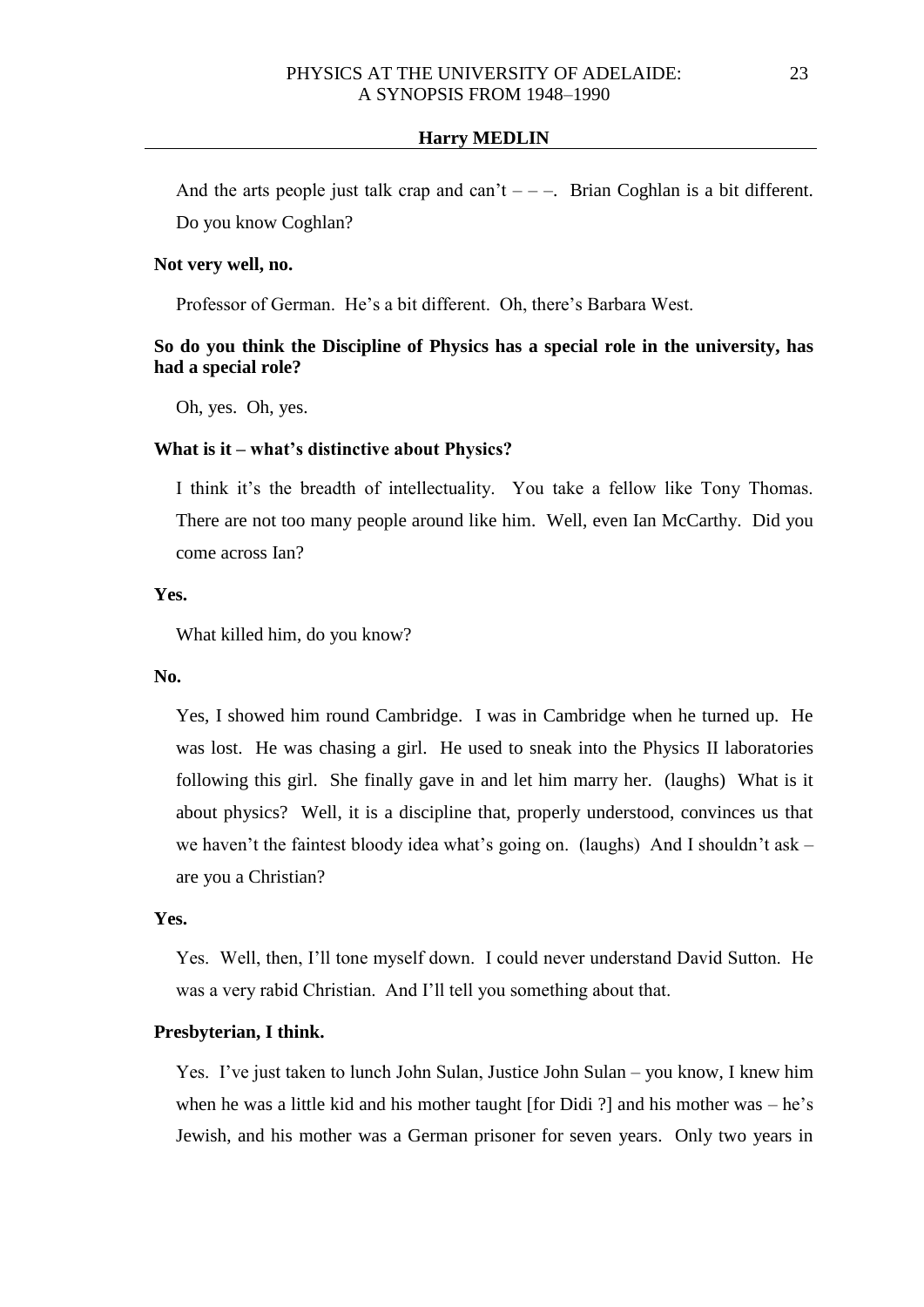Auschwitz. She survived because she could speak seven languages. And she had a marvellous saying: 'Ah, it is vomitable. Vomitable.' (laughter) Anyway, John Sulan and Elliott Johnston – you know – I've got his book, the book there, *The red silk*, and he had to give up communism when he became a judge because a judge is not allowed to be a member of any of those parties. Now, I'm coming round to what this was all about. I mentioned before that English philosopher – his name eludes me at the moment, Paul whatever – who put the idea that there is no such thing as absolutes. What's his name, Paul – I think I mentioned him before.

#### **You're not talking about Paul Day, are you?**

No. No, not him.

#### **Particularly not – – –.**

Much shrewder than him. His name will come back. He was a European Jew. He was in New Zealand during the War, and he was lucky because Hitler would have disposed of him. Now, he says there is no such thing as absolutes, and I say again great discoveries are made with serendipity and interpreted with sagacity. But the only thing you can establish is that something is wrong. A fact will destroy a theory. And we get the Christians saying that the Universe moves around the Earth, and then there was all the troubles with the Church, and Galileo said on his deathbed in Latin, 'But it does move,' and, 'The Earth is moving,' and we have to keep on making concessions as facts are discovered. Paul, Paul, Paul – come back in a minute. 'A single fact will destroy a theory.'

Anyway, at this lunch – and John Sulan is a Jew, and Elliott Johnston is a communist – I said, 'I've given twice now the address at the celebration of the massacre of the nurses by the Japanese on Radii Beach on the  $16<sup>th</sup>$  February 1942,' right? They massacred everyone except Viv Bullwinkel, who was shot through here, and lucky it didn't hit anything, and she could hide and got home. I saw a lot of her after the War. And I quoted to them John Milton wrote a poem, the *Areopagitica* – do you know it? You know who Milton is?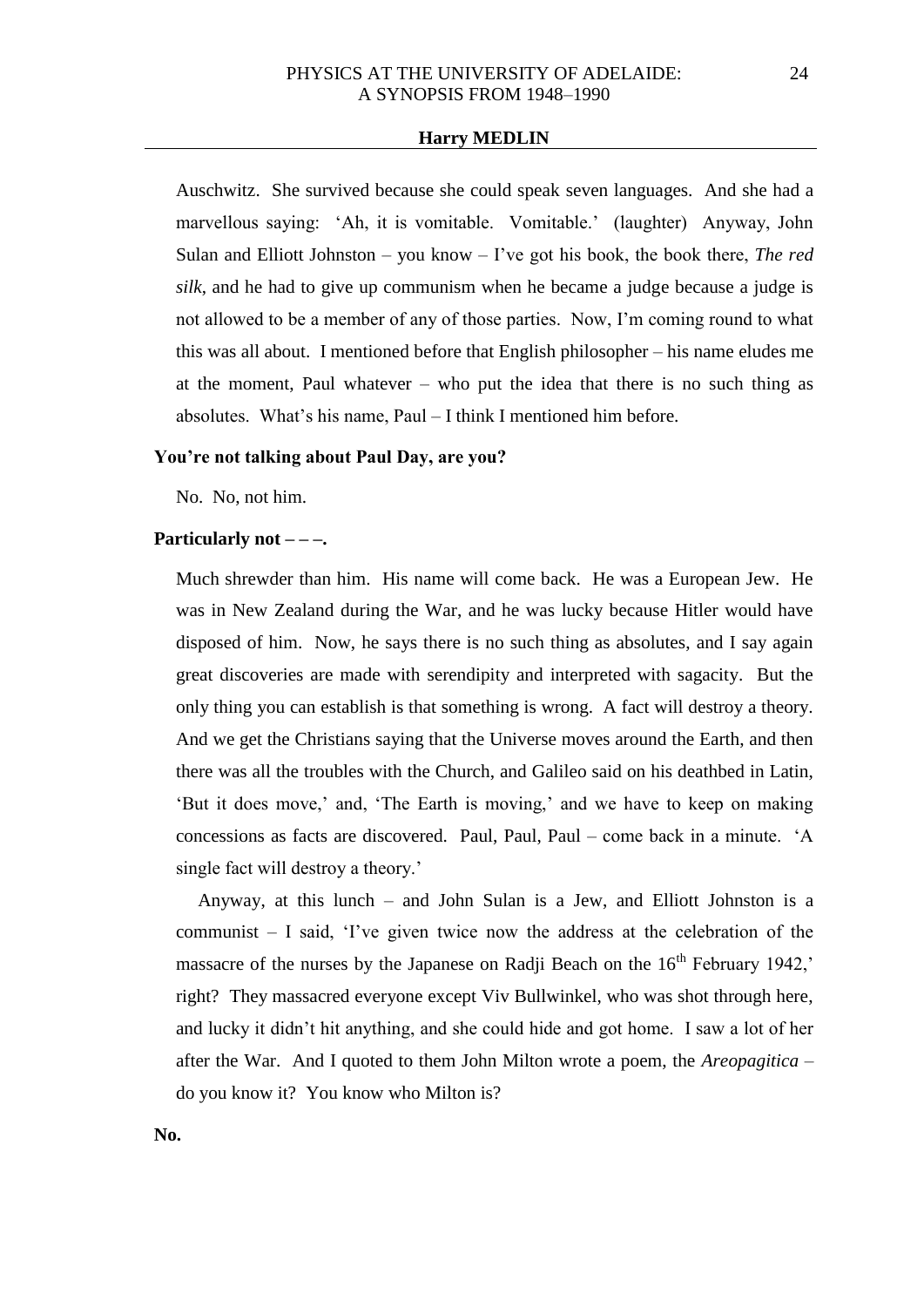In 1644, this poem is based on the hill, the sacred hill in Athens, the Areios Pagos. Have you been to Athens?

**No.** 

Right. Well, you can imagine the Parthenon.

**Yes.**

Right? You come up to the Parthenon. If you look north from the Parthenon there's a valley, and the next hill is the Areios Pagos. That was the meeting place, the home of free men, right? Not free women and not slaves, but the home of free men. And they established the notion of the freedom of the mind. They gave us the principles of liberal democracy. That idea went from there to the Levant, the Middle East, and was picked up by the Jews, the Christians, the Muslims and the communists. All four of those groups subscribed to absolutes, all four of them. Popper, Karl Popper.

## **Popper.**

Popper. And Karl Popper has destroyed that: 'There's no such thing as an absolute. An observed fact will transform it.' And, as I say, that idea of liberal democracy comes out of the Areopagitica of John Milton, 1644. Well, I tell you, Elliott Johnston, even though he's had to leave the Communist Party, he wasn't too pleased to hear me say this and I don't think Johnny Sulan, who's Jewish, was too pleased. So I just say again in that article that I had in the *Weekend Australian* magazine, Alastair, we haven't the faintest bloody idea what's going on. Tell me about String Theory. It's bullshit. Oh, I shouldn't say that. (laughter) Paul Davies and all this yapping about String Theory. God!

# **Harry, the story of Physics in Adelaide is, in a very significant way, the story of a series of Elder Professors.**

Yes.

**Huxley was one of those; Carver was one of those; Prescott was the next, I think. Is that right?**

I'll say yes.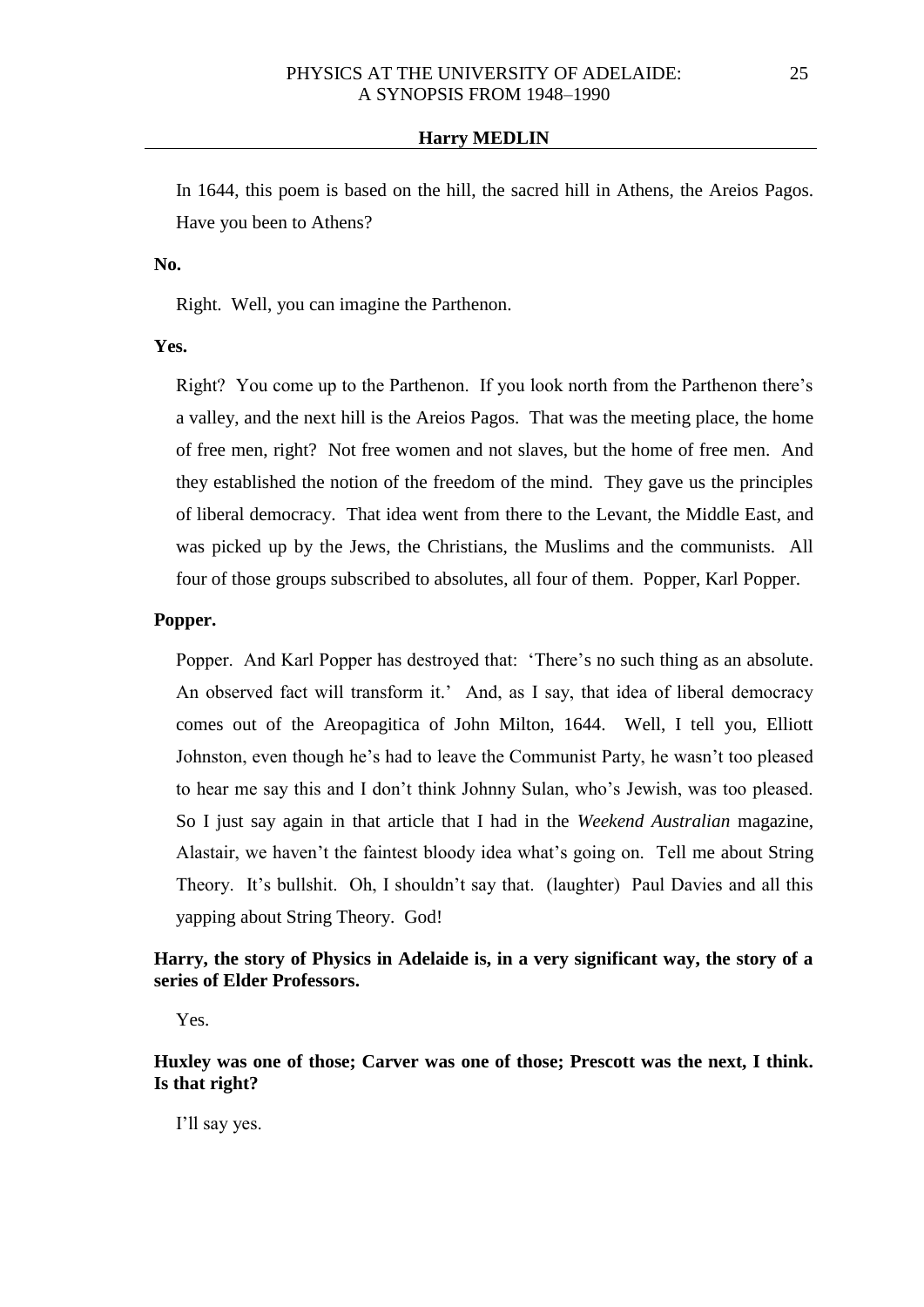### **Do you want to say anything about his role –**

About who?

## **– in Physics in Adelaide?**

About whose role?

#### **John Prescott.**

Yes. Very, very interesting, very interesting man. Some of the pictures I've got here involve the Bragg Centenary, and – although Graham Elford was the chair when I was the organiser that set up the whole of the Bragg Centenary, I ran the thing. And one of the photographs shows Sir John Prescott chairing the dinner where they thank me, you know, the visiting professors. Now, you're in one of these.

#### **Yes.**

There's Kerr Grant. Bragg Centenary. He's handing me the little booklet that I got out and they all signed and said thank you. I think the speakers at that thing were – yes, John Prescott, Harry Medlin, John Carver and Stephen Bragg. Yes. Stephen Bragg's got a relative out here. Yes, they were very kind. Prescott said, 'Thank you, Harry, for an impeccably-run centenary celebration.' These are for you. Alastair Blake, Helen Blake. They attended. Yes, they're all the people who attended. So I thought John Prescott was very sympathetic to this sort of communal activity. We got an interesting telegram – and I've got a copy of it here – from Lady Adrian addressed to 'Medlin, Physics'. (laughter) She was the daughter of Gwendoline Caro[?], the wife of Lord Adrian, Master of Pembroke College, Cambridge, Vice-Chancellor of Cambridge University: 'All success to your celebrations of the Bragg Centenary and to the future of the department, from Bragg's son-in-law and daughter and daughter-in-law.' Yes.

I don't know why Graham Elford is not there, because he was the chairman of the department when I set this up. Alan and Maxine Ewart , there's Vincent up there.

# **What about Alan Ewart? Do you want to say anything about him? He was a key figure in a lot of that work.**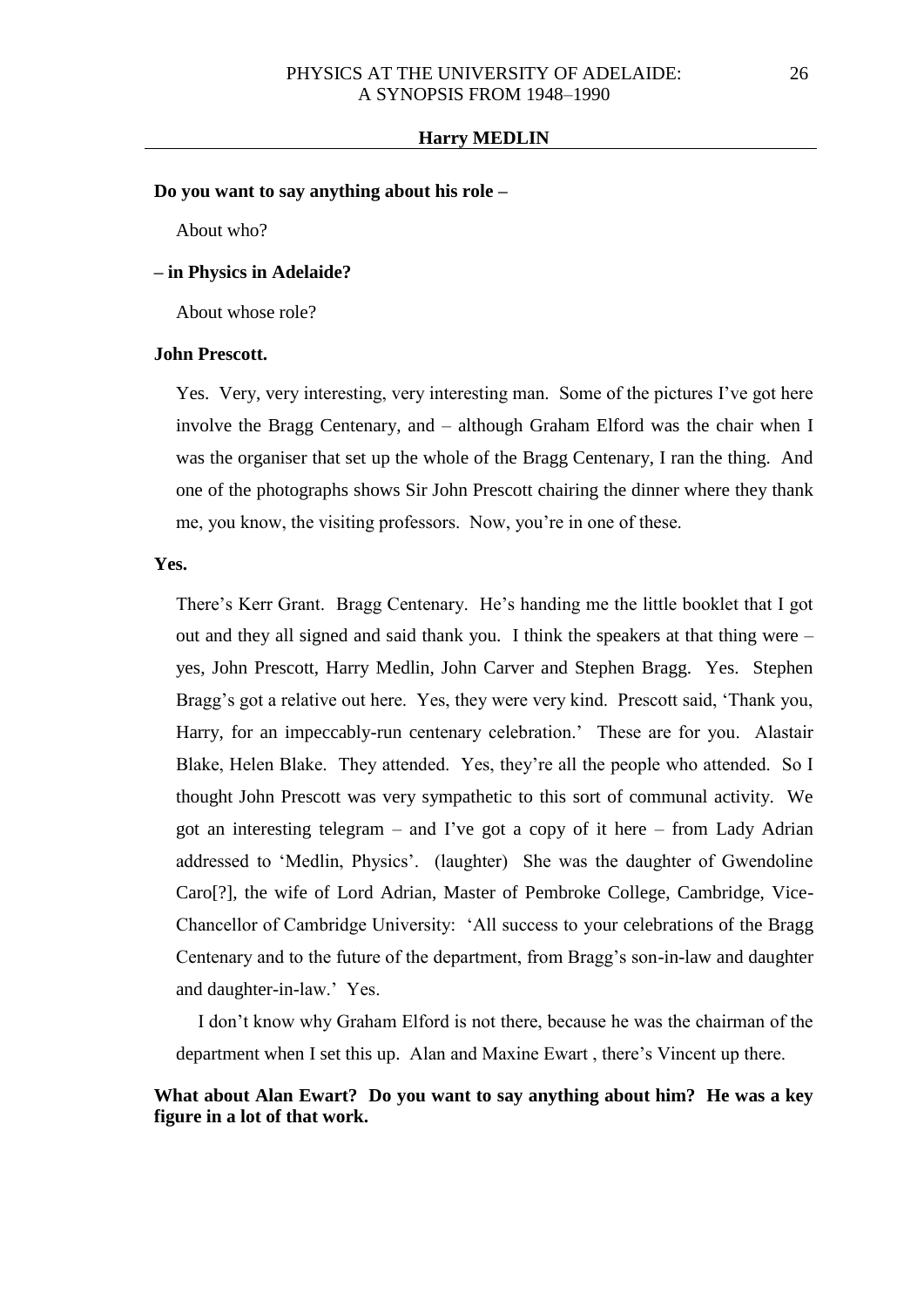Yes. Yes, I do. He was incredible. I think it was Stan Tomlin who took him on, and if you see that object there?

## **That brass thing?**

Yes. Pull it down. When I finished and I had to go from salary to superannuation at the end of 1995, when I turned  $65 - no$ ;  $86 -$ 

**'87.**

– yes, that's when the presentation was made – there was a thing down in the union. I was presented with the doctor of the university, and (laughs) – talking about John Prescott – he spoke at this presentation. That was made by Alan Ewart. And in the D.Univ presentation it said that I'd been an apprentice in the old Adelaide Electric Supply Company and went back there and I got – what are they called? – the fellowship of the institution – not institution – of electricians. Oh, electricians' diploma, or whatever it's called. They're in a photograph over there. Anyway, John Prescott in the function in the union said, 'I wish I'd known that. I'd have had Harry look after our electrical  $---$ .' (laughs)

But anyway, that's Alan Ewart's. Beautiful, isn't it. I was so impressed with it.

### **But he was the technical genius that made a lot of the work possible.**

Yes. Yes, he was. And I pay credit to him because, as I say, with the Bragg Centenary, I directed the thing, wrote all the blurb and got the Foundation to fund the visiting professors, Paul Davies and all that, Frank Close, all that lot; and Alan – Alan did the physical setup of the museum. I was furious when they took that museum apart, that Dutch professor who was chair of the department.

## **You talking about Jesper Munch?**

Yes. Munch.

#### **Danish, I think.**

Danish, is he? I was furious. I know they kept a record of everything that was there  $-$  –. For example, Kerr Grant collected australites, right? And I had them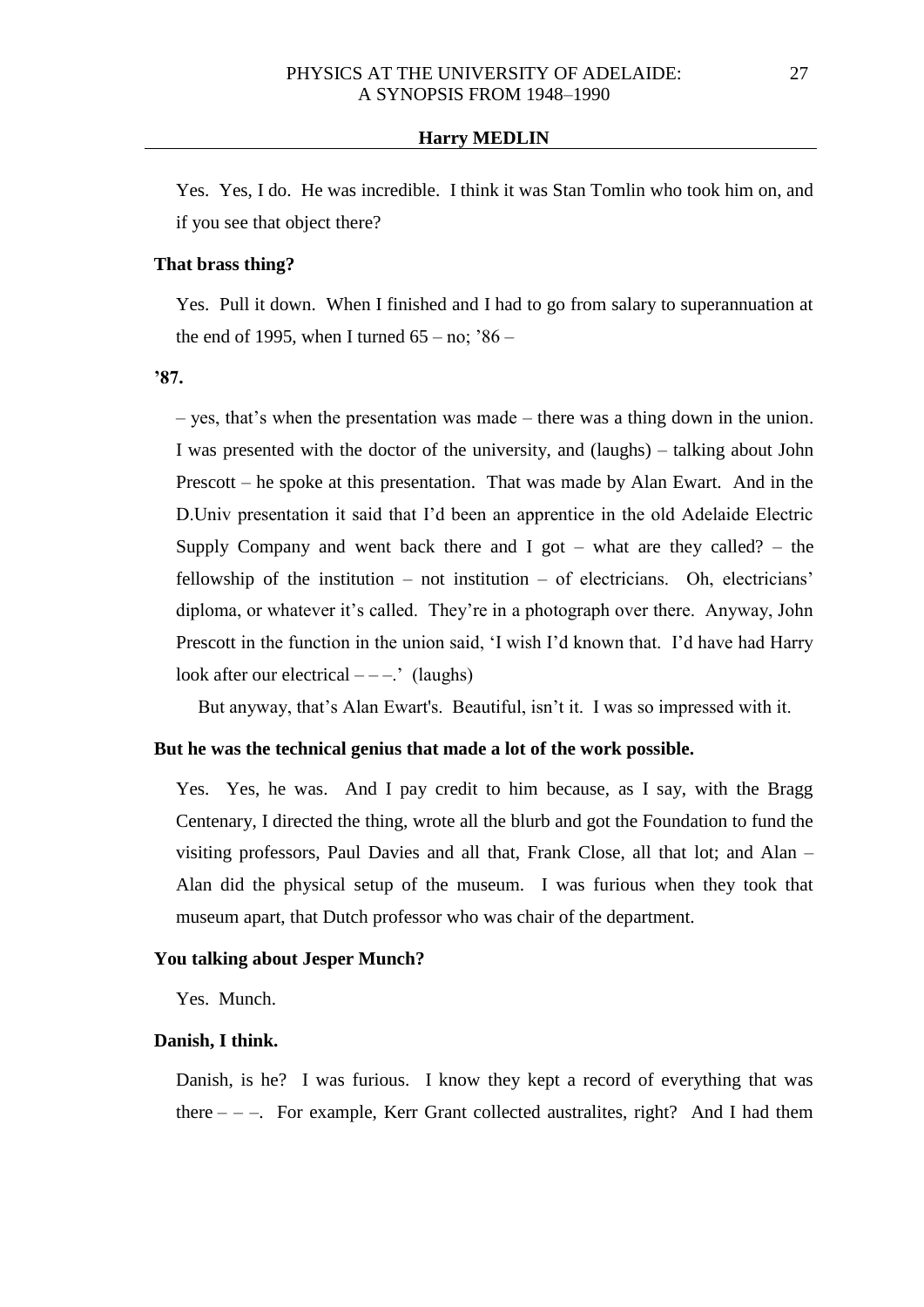there. Now, australites, they're incredible things. I've got in my bedroom one about this big, and it didn't come in spinning; it came in straight. And I spoke to all sorts of people. When you look at it, when these astronauts wanted to re-enter the atmosphere, there was a whole lot of bruhaha about the heat shield. My astraloid has got a heat shield, as it came in, it generated. And I said, 'Look, go to the astraloids and you'll get the shape of the heat shield. It's not elliptical, it's not hyperbolic, it's pragmatic. There it is.' And oh, no, they didn't want that. Anyway, Alan Ewart. Alan Ewart was superb. I don't know whether he's still alive. I must ring Maxine. He's really quite sick. He's got sugar[?]. You been to their place?

**No.**

It's down out the back of Belair. Beautiful property. It's got a creek running through it. I don't know if Alan could, even if he were alive, if he could walk through it. But in those photographs there's Alan and Maxine. She helped me with the visiting lecturers. In fact, I've got the video of the Bragg Centenary, and she introduced, I think it was, Paul Davies. Don Stranks was still alive, he was Vice-Chancellor and chaired the meetings. I sat there with Sir Mark Oliphant.

## **You mentioned Tony Thomas. He's another one of the Elder Professors.**

Yes.

# Did you want to say any more about Tony's role in  $-\frac{2}{3}$

He is *the* Elder Professor.

# *The* **Elder Professor.**

Yes. Yes, I remember Tony Thomas when he came to us. I don't know – well, yes, I will say this. You can edit stuff if you want to, can't you. I was on the council appointment committee for that chair when it was advertised, and the shortlist came down to two. Have I told you this?

## **No.**

Shortlist was Tony Thomas and – who do you reckon?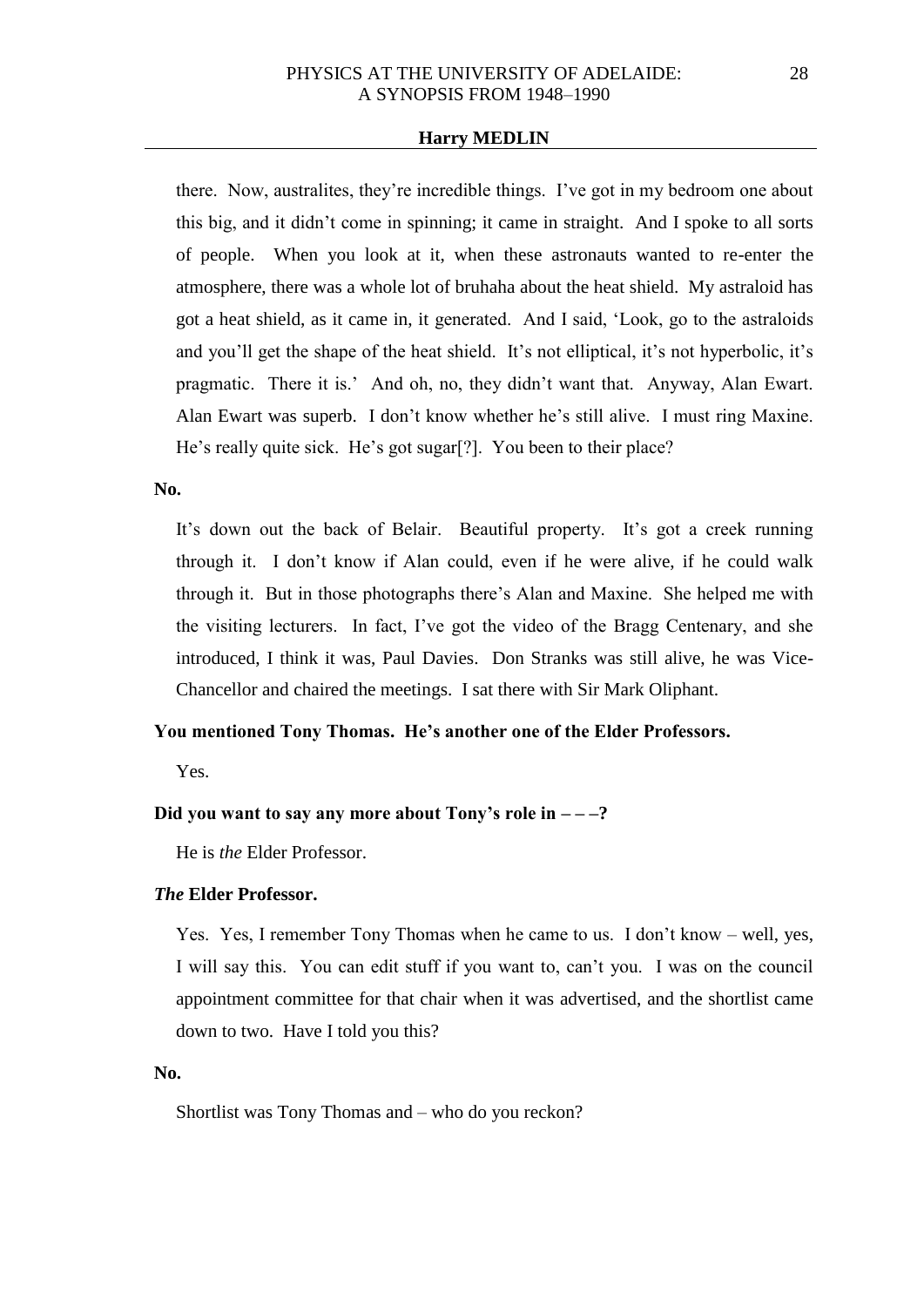#### **I have no idea.**

Rod Crewther.

#### **Is that right?**

Tony Thomas and Rod Crewther, and Tony got up. And I think I have told you at the – yes, that the interviewing process – or while the committee was talking about it up in the council room, nothing had been said about what honours classification he had. I don't think I said this on the record.

#### **No.**

And Ian McCarthy was there, he was still alive and Chair of Physics, came from Adelaide, was at Flinders. And he said, 'Well, a bit like the laws of thermodynamics. He was so good that he got the zeroth classification.' (laughter) Which brought the house down.

And I think I mentioned this to you on passing: when Tony went off to the United States, people in Adelaide wanted the Elder Chair to devolve onto people here, and I persuaded the council to allow Tony Thomas to keep the Elder Chair of Physics in the University of Adelaide because it would be more interest and influential in the United States if he would have it and there actively engaged in research be more – anyway, that's what happened, and he still is the Elder Chair, the Elder Chair of  $$ yes. It started with Bragg, that he was the first chair of mathematics and experimental physics – the first and only chair, Bragg. It's now just the Elder Chair of Physics – isn't it?

# **Yes. There is a separate – there are a number of Elder Chairs, but one of them is Physics.**

Yes. There's Elder Chair of Music, Mathematics, Physics – yes, there we go.

## **Well, Harry, we've been going a good while. We need to come to a stop. Is there anything else we should have talked about?**

I don't know if it relates to the past, except that I would hope that academic collegiality would continue to prevail and that the essentially research nature of